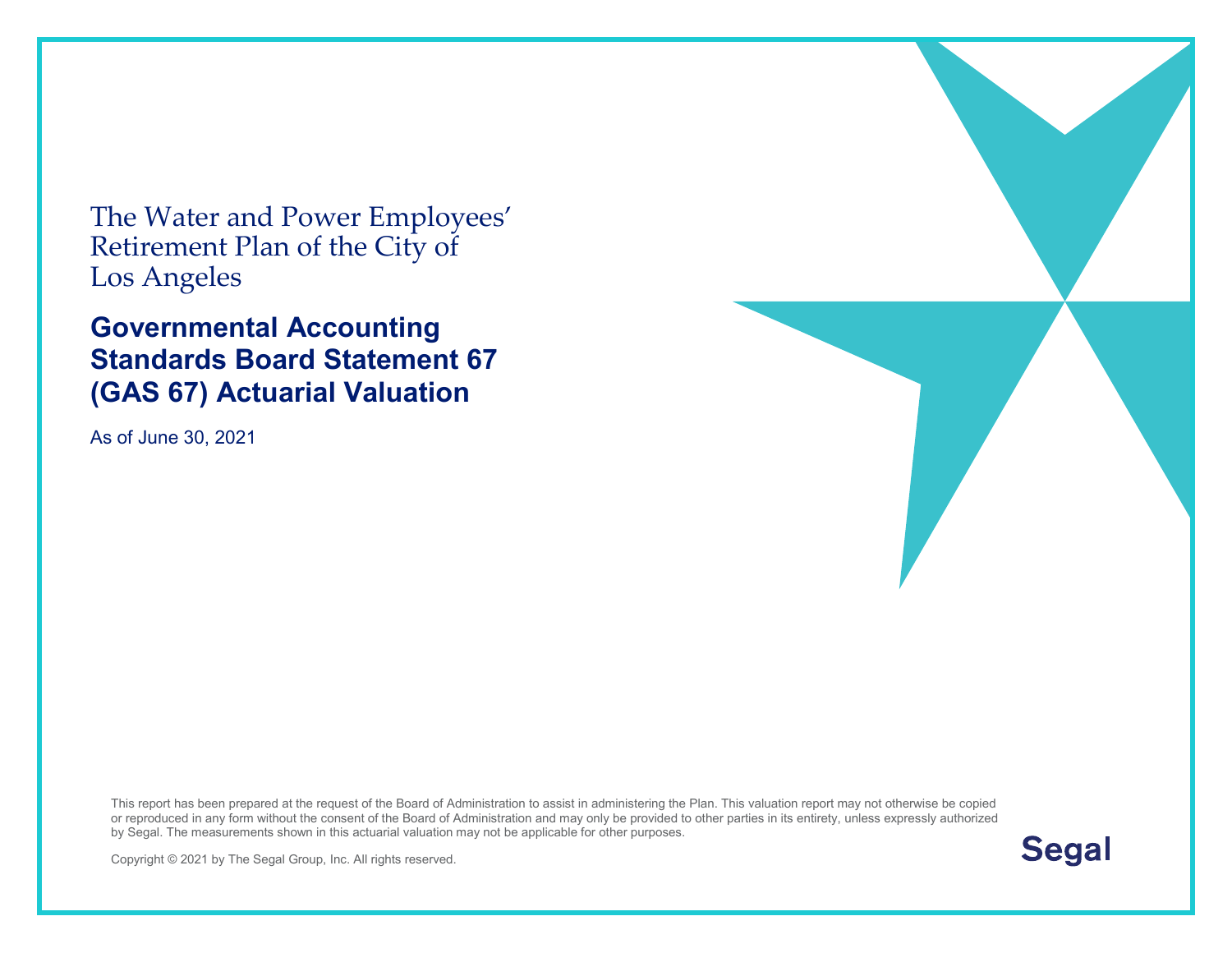

October 7, 2021

Board of Administration The Water and Power Employees' Retirement Plan of the City of Los Angeles 111 North Hope Street, Room 357 Los Angeles, CA 90012

Dear Board Members:

We are pleased to submit this Governmental Accounting Standards (GAS) 67 Actuarial Valuation as of June 30, 2021. It contains various information that will need to be disclosed in order to comply with GAS 67.

This report was prepared in accordance with generally accepted actuarial principles and practices at the request of the Board to assist in administering the Retirement Plan. The census and financial information on which our calculations were based was prepared by the Retirement Office. That assistance is gratefully acknowledged.

The measurements shown in this actuarial valuation may not be applicable for other purposes. Future actuarial measurements may differ significantly from the current measurements presented in this report due to such factors as the following: plan experience differing from that anticipated by the economic or demographic assumptions; changes in economic or demographic assumptions; and changes in plan provisions or applicable law.

The actuarial calculations were completed under the supervision of Eva Yum, FSA, MAAA, Enrolled Actuary. We are members of the American Academy of Actuaries and we meet the Qualification Standards of the American Academy of Actuaries to render the actuarial opinion herein. To the best of our knowledge, the information supplied in the actuarial valuation is complete and accurate. Further, in our opinion, the assumptions as approved by the Board are reasonably related to the experience of and expectations for the Plan.

We look forward to reviewing this report with you and to answering any questions.

Sincerely,

Segal

Paul Angelo, FSA, MAAA, FCA, EA Example For Form, FSA, MAAA, EA Senior Vice President and Actuary **Vice President and Actuary** Vice President and Actuary

ST/jl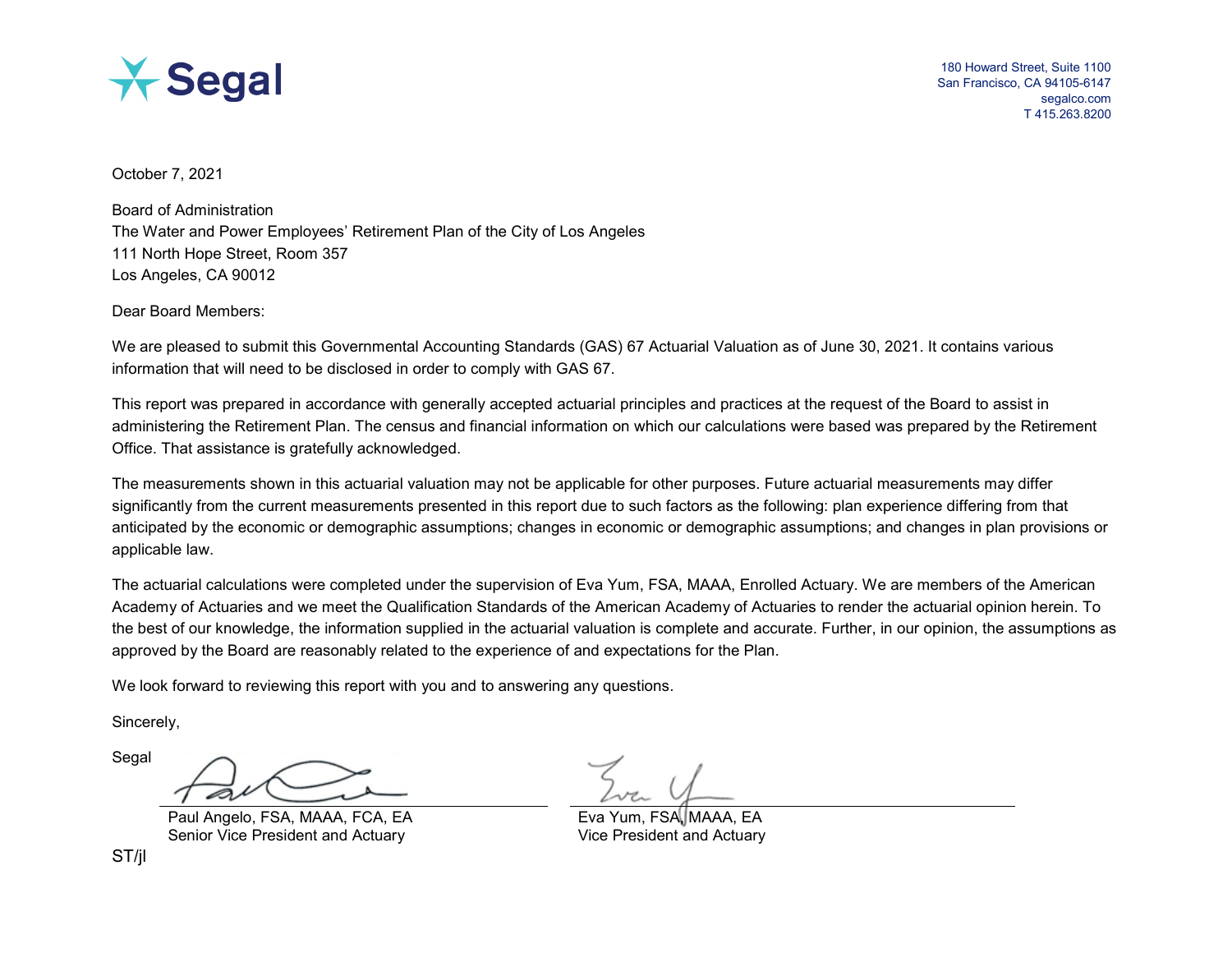## Table of Contents

| Appendix A: Projection of Plan Fiduciary Net Position for use in the Calculation of Discount Rate as of June 30, 2021  18 |  |
|---------------------------------------------------------------------------------------------------------------------------|--|
|                                                                                                                           |  |

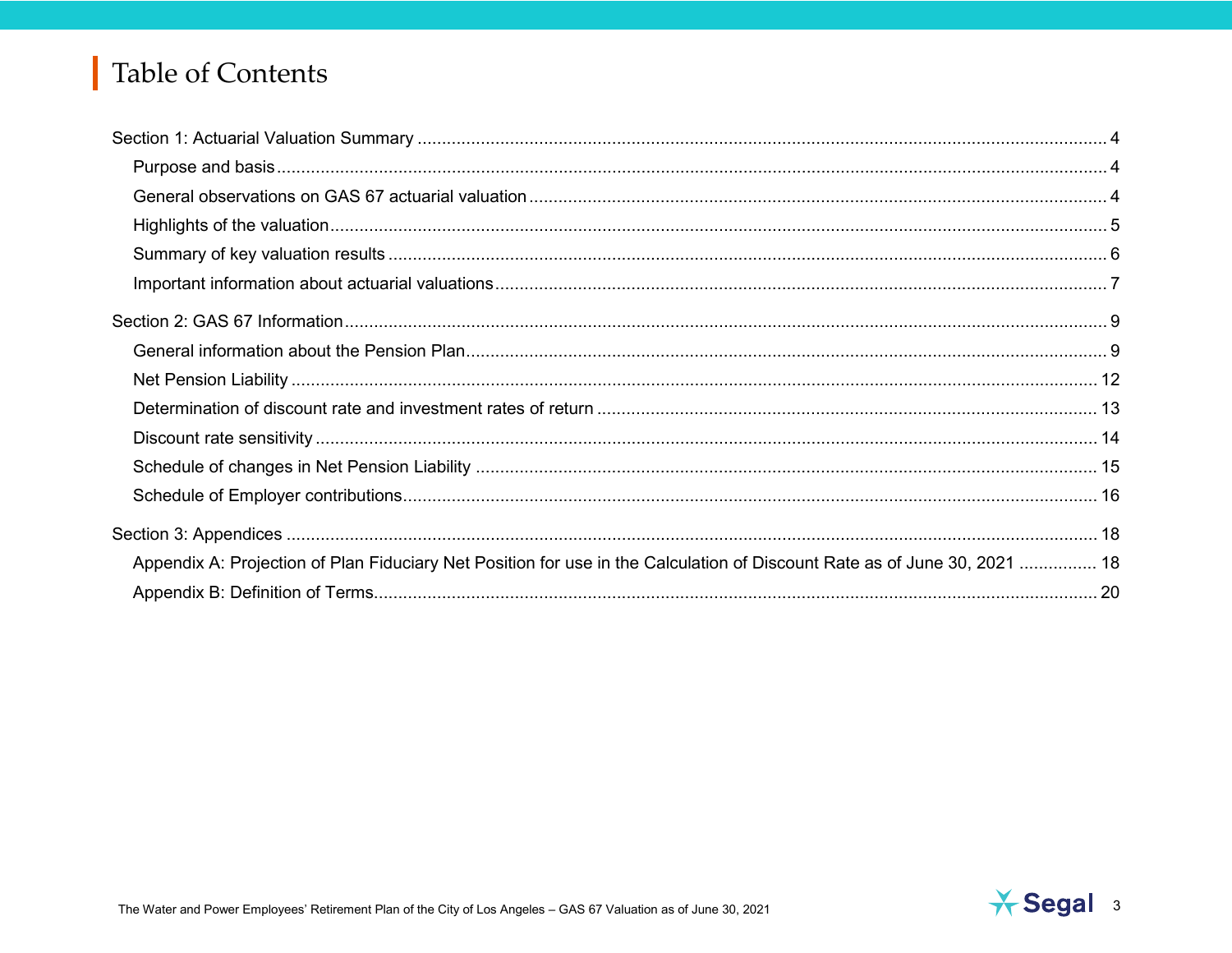#### **Purpose and basis**

This report has been prepared by Segal to present certain disclosure information required by Governmental Accounting Standards Board Statement 67 (GAS 67) as of June 30, 2021. This valuation is based on:

- The benefit provisions of the Retirement Plan, as administered by the Board;
- The characteristics of covered active members, inactive vested members, and retired members and beneficiaries as of

March 31, 2021, provided by the Retirement Office;

- The assets of the Plan as of June 30, 2021, provided by the Retirement Office;
- Economic assumptions regarding future salary increases and investment earnings adopted by the Board for the July 1, 2021 valuation; and
- Other actuarial assumptions, regarding employee terminations, retirement, death, etc. adopted by the Board for the July 1, 2021 valuation.

#### **General observations on GAS 67 actuarial valuation**

- 1. The Governmental Accounting Standards Board (GASB) rules only define pension liability and expense for financial reporting purposes, and do not apply to contribution amounts for pension funding purposes. Employers and plans should develop and adopt funding policies under current practices.
- 2. When measuring pension liability GASB uses the same actuarial cost method (Entry Age method) and the same type of discount rate (expected return on assets) as WPERP uses for funding. This means that the Total Pension Liability (TPL) measure for financial reporting shown in this report is determined on the same basis as WPERP's Actuarial Accrued Liability (AAL) measure for funding. We note that the same is generally true for the Normal Cost component of the annual plan cost for funding and financial reporting.
- 3. The Net Pension Liability (NPL) is equal to the difference between the TPL and the Plan Fiduciary Net Position. The Plan Fiduciary Net Position is equal to the market value of assets and therefore, the NPL measure is very similar to an Unfunded Actuarial Accrued Liability (UAAL) calculated on a market value basis. The NPL reflects all investment gains and losses as of the measurement date.

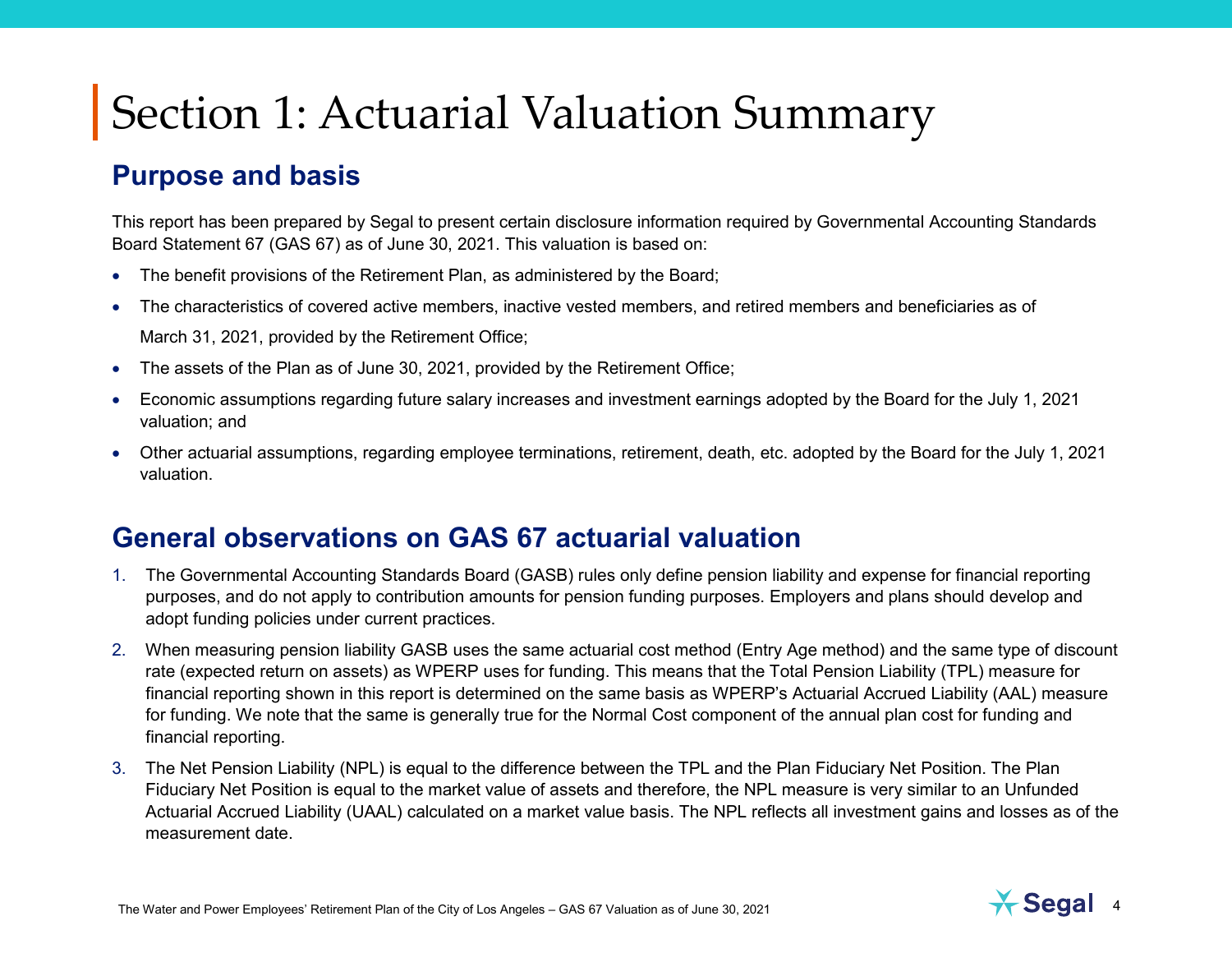#### **Highlights of the valuation**

- 1. The NPLs measured as of June 30, 2021 and June 30, 2020 have been determined from the actuarial valuations as of July 1, 2021 and July 1, 2020, respectively.
- 2. The NPL decreased from \$1,111.6 million as of June 30, 2020 to \$(1,658.6) million as of June 30, 2021 primarily due to favorable investment return during the year ending June 30, 2021 (26.30% return which was higher than the assumed return of 7.00%). Changes in these values during the last two fiscal years ending June 30, 2021 and June 30, 2020 can be found in *Section 2, Schedule of Changes in Net Pension Liability* on page 15.
- 3. The discount rate used to determine the TPL and NPL as of June 30, 2021 and 2020 was 7.00%, following the same assumptions used by the Plan in the pension funding valuations as of July 1, 2021 and July 1, 2020. Details on the derivation of the discount rate as of June 30, 2021 can be found in *Section 3, Appendix A*. Various other information that is required to be disclosed can be found throughout *Section 2*.
- 4. It is important to note that this actuarial valuation is based on plan assets as of June 30, 2021. Due to the COVID-19 pandemic, market conditions have changed significantly since the onset of the Public Health Emergency. The Plan's funded status does not reflect short-term fluctuations of the market, but rather is based on the market values on the last day of the Plan Year. Moreover, this actuarial valuation is based on Plan data as of March 31, 2021 (adjusted to June 30, 2021 by adding 3 months of age, service and interest on contribution balance, and increasing benefit by the assumed July 1 COLA for members in pay status) and it does not include any possible short-term or long-term impacts on mortality of the covered population that may emerge after March 31, 2021. While it is impossible to determine how the pandemic will affect market conditions and other demographic experience of the Plan in future valuations, Segal is available to prepare projections of potential outcomes upon request.

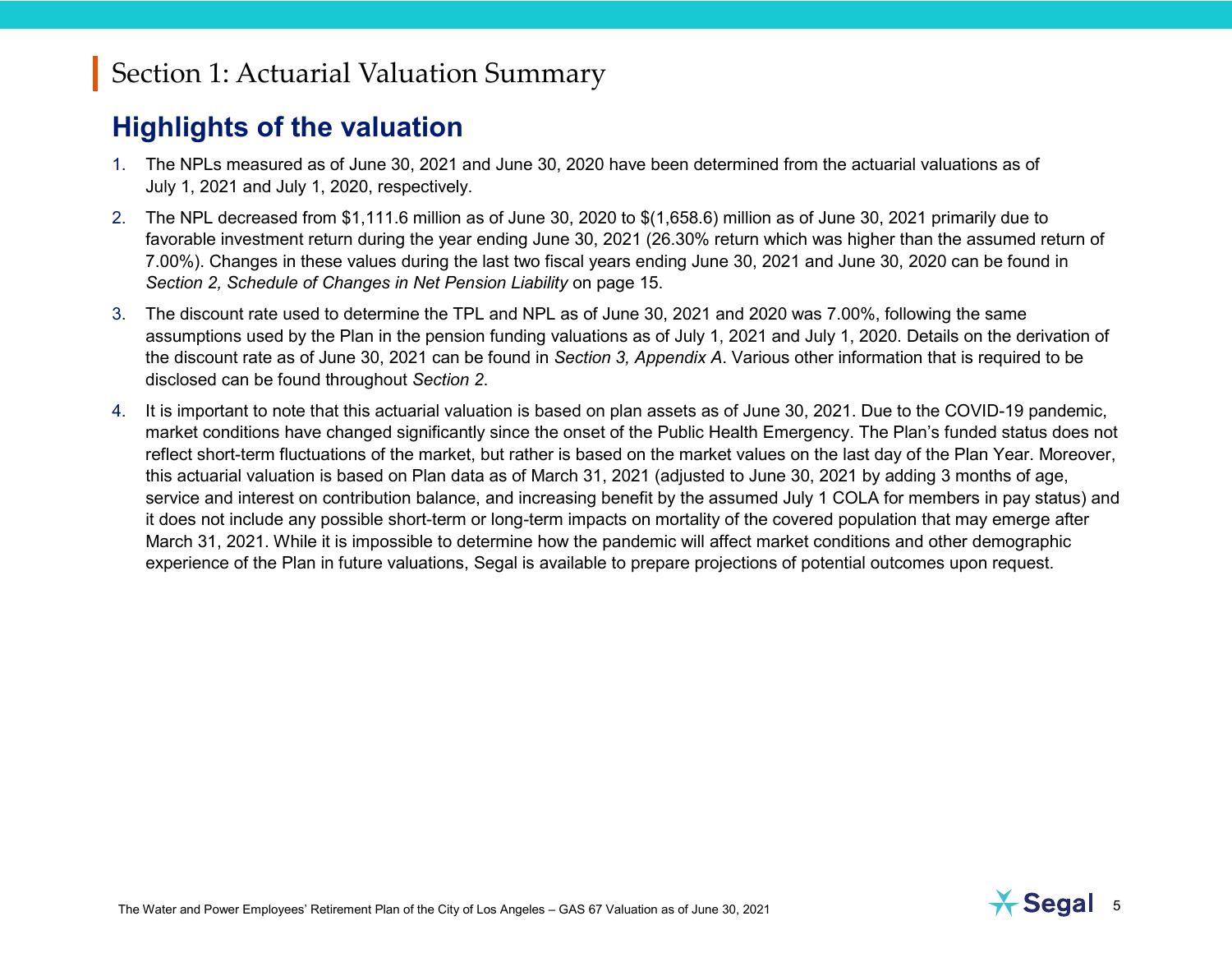#### **Summary of key valuation results**

| <b>Measurement Date</b>          |                                                  | June 30, 2021                                               | June 30, 2020                                               |
|----------------------------------|--------------------------------------------------|-------------------------------------------------------------|-------------------------------------------------------------|
| Disclosure elements for          | • Service cost <sup>1</sup>                      | \$275,365,595                                               | \$263,472,814                                               |
| fiscal year ending               | • Total Pension Liability                        | 15,008,817,566                                              | 14,465,349,538                                              |
| <b>June 30:</b>                  | • Plan Fiduciary Net Position <sup>2</sup>       | 16,667,463,956                                              | 13,353,708,096                                              |
|                                  | • Net Pension Liability                          | (1,658,646,390)                                             | 1,111,641,442                                               |
| <b>Schedule of contributions</b> | • Actuarially determined contributions $3$       | \$373,374,390                                               | \$424,375,428                                               |
| for fiscal year ending           | • Actual contributions                           | 378,990,511                                                 | 422,017,394                                                 |
| <b>June 30:</b>                  | • Contribution deficiency / (excess)             | (5,616,121)                                                 | 2,358,034                                                   |
| Demographic data for plan        | • Number of retired members and beneficiaries    | 9,564                                                       | 9,443                                                       |
| year ending June 30:             | • Number of inactive vested members <sup>4</sup> | 1,708                                                       | 1,690                                                       |
|                                  | • Number of active members                       | 10,605                                                      | 10,778                                                      |
| Key assumptions as of            | • Investment rate of return                      | 7.00%                                                       | 7.00%                                                       |
| <b>June 30:</b>                  | • Inflation rate                                 | 2.75%                                                       | 2.75%                                                       |
|                                  | • Projected salary increases <sup>5</sup>        | 4.50% to 10.25%, varying by<br>service, including inflation | 4.50% to 10.25%, varying by<br>service, including inflation |

<sup>1</sup> The service cost is always based on the previous year's assumptions, meaning the June 30, 2021 and June 30, 2020 measurement values are based on the assumptions shown in the June 30, 2020 column as there had been no changes in the actuarial assumptions between the July 1, 2019 and July 1, 2020 valuations.

<sup>2</sup> Based on preliminary unaudited financial statements as of June 30, 2021.

 $3$  Based on actual covered payroll reported by the Retirement Office.

<sup>4</sup> Includes terminated members due a refund of member contributions and members receiving PTD benefits.

<sup>5</sup> Includes inflation at 2.75%, plus real across-the-board salary increases of 0.50% plus merit and promotion increases as of June 30, 2021 and 2020, respectively.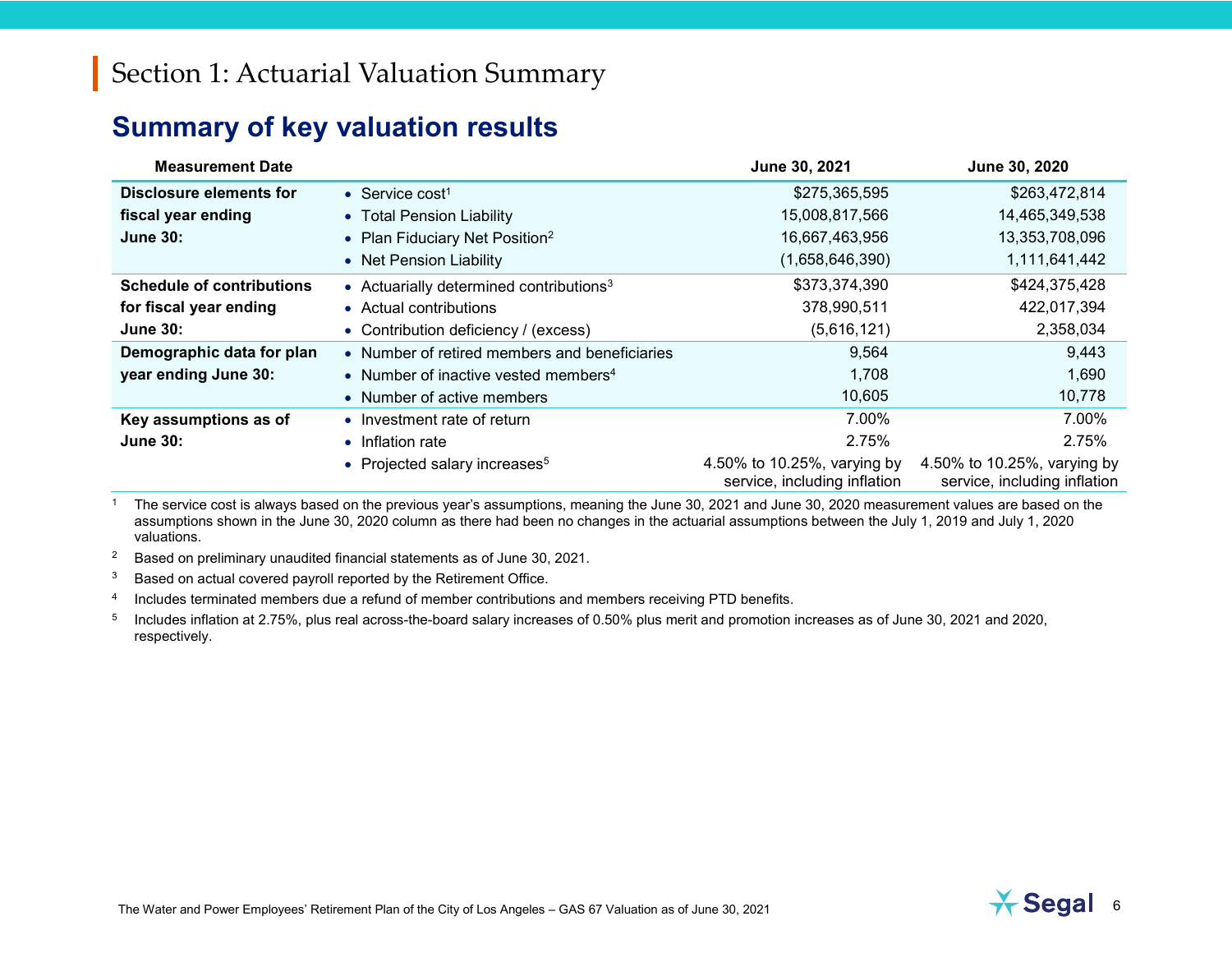#### **Important information about actuarial valuations**

An actuarial valuation is a budgeting tool with respect to the financing of future projected obligations of a pension plan. It is an estimated forecast – the actual long-term cost of the plan will be determined by the actual benefits and expenses paid and the actual investment experience of the plan.

**Plan of benefits** Plan provisions define the rules that will be used to determine benefit payments, and those rules, or the interpretation of them, may change over time. It is important to keep Segal informed with respect to plan provisions and administrative procedures, and to review the plan description in this report (as well as the plan summary included in our funding valuation report) to confirm that Segal has correctly interpreted the plan of benefits. **Participant data** An actuarial valuation for a plan is based on data provided to the actuary by the Retirement Office. Segal does not audit such data for completeness or accuracy, other than reviewing it for obvious inconsistencies compared to prior data and other information that appears unreasonable. It is important for Segal to receive the best possible data and to be informed about any known incomplete or inaccurate data. **Assets** This valuation is based on the market value of assets as of the measurement date, as provided by the Retirement Office. **Actuarial assumptions** In preparing an actuarial valuation, Segal projects the benefits to be paid to existing plan participants for the rest of their lives and the lives of their beneficiaries. This projection requires actuarial assumptions as to the probability of death, disability, termination, and retirement of each participant for each year. In addition, the benefits projected to be paid for each of those events in each future year reflect actuarial assumptions as to salary increases and cost-of-living adjustments. The projected benefits are then discounted to a present value, based on the assumed rate of return that is expected to be achieved on the plan's assets. There is a reasonable range for each assumption used in the projection and the results may vary materially based on which assumptions are selected. It is important for any user of an actuarial valuation to understand this concept. Actuarial assumptions are periodically reviewed to ensure that future valuations reflect emerging plan experience. While future changes in actuarial assumptions may have a significant impact on the reported results, that does not mean that the previous assumptions were unreasonable. **Models** Segal valuation results are based on proprietary actuarial modeling software. The actuarial valuation models generate a comprehensive set of liability and cost calculations that are presented to meet regulatory, legislative and client requirements. Our Actuarial Technology and Systems unit, comprised of both actuaries and programmers, is responsible for the initial development and maintenance of these models. The models have a modular structure that allows for a high degree of accuracy, flexibility and user control. The client team programs the assumptions and the plan provisions, validates the models, and reviews test lives and results, under the supervision of the responsible actuary.

In order to prepare a valuation, Segal relies on a number of input items. These include:

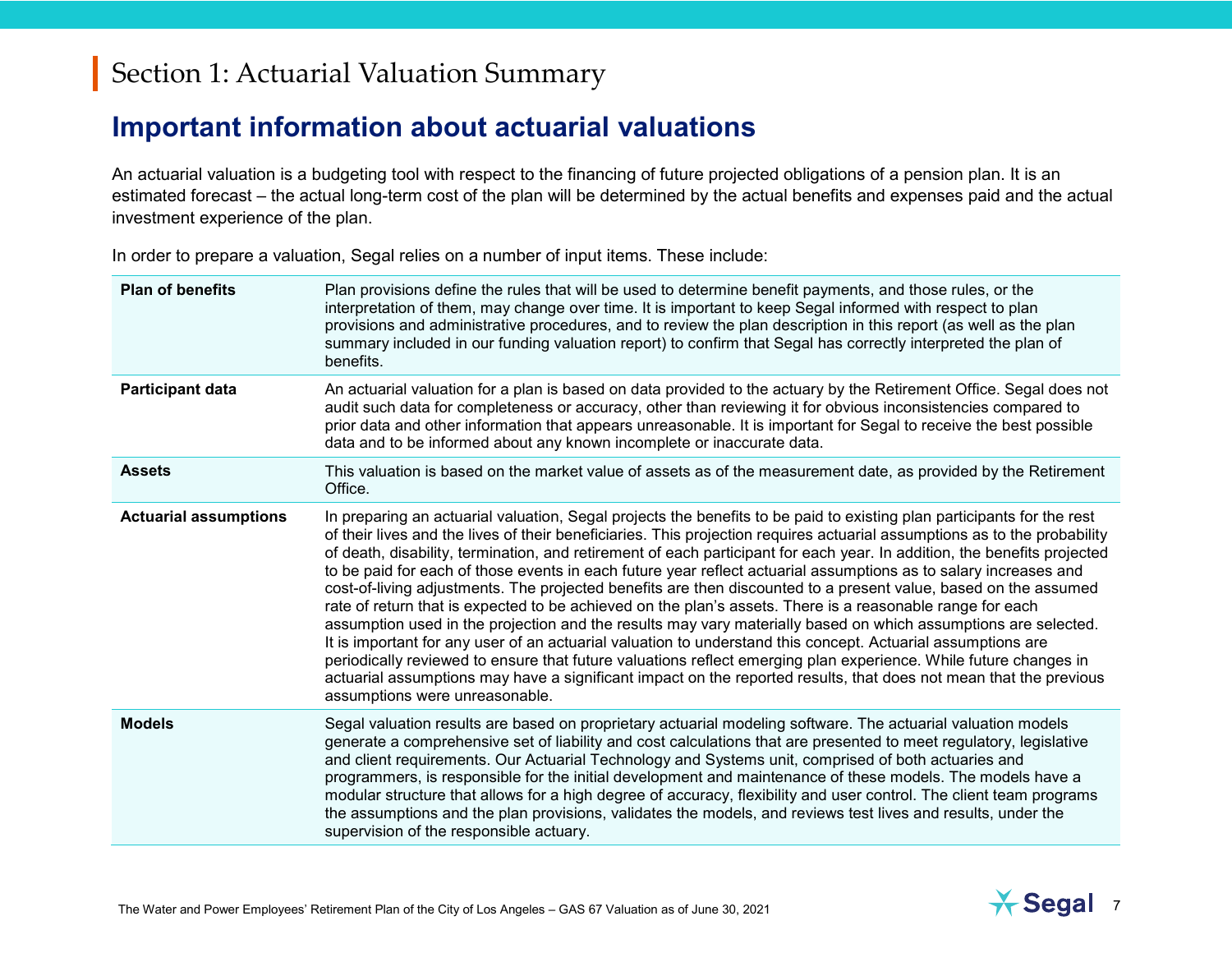The user of Segal's actuarial valuation (or other actuarial calculations) should keep the following in mind:

The valuation is prepared at the request of the Board to assist the Plan in preparing their financial reports. Segal is not responsible for the use or misuse of its report, particularly by any other party.

An actuarial valuation is a measurement of the plan's assets and liabilities at a specific date. Accordingly, except where otherwise noted, Segal did not perform an analysis of the potential range of future financial measures. The actual long-term cost of the plan will be determined by the actual benefits and expenses paid and the actual investment experience of the plan.

If WPERP is aware of any event or trend that was not considered in this valuation that may materially change the results of the valuation, Segal should be advised, so that we can evaluate it.

Segal does not provide investment, legal, accounting, or tax advice. Segal's valuation is based on our understanding of applicable guidance in these areas and of the plan's provisions, but they may be subject to alternative interpretations. The WPERP should look to their other advisors for expertise in these areas.

As Segal has no discretionary authority with respect to the management or assets of WPERP, it is not a fiduciary in its capacity as actuaries and consultants with respect to WPERP or LADWP.

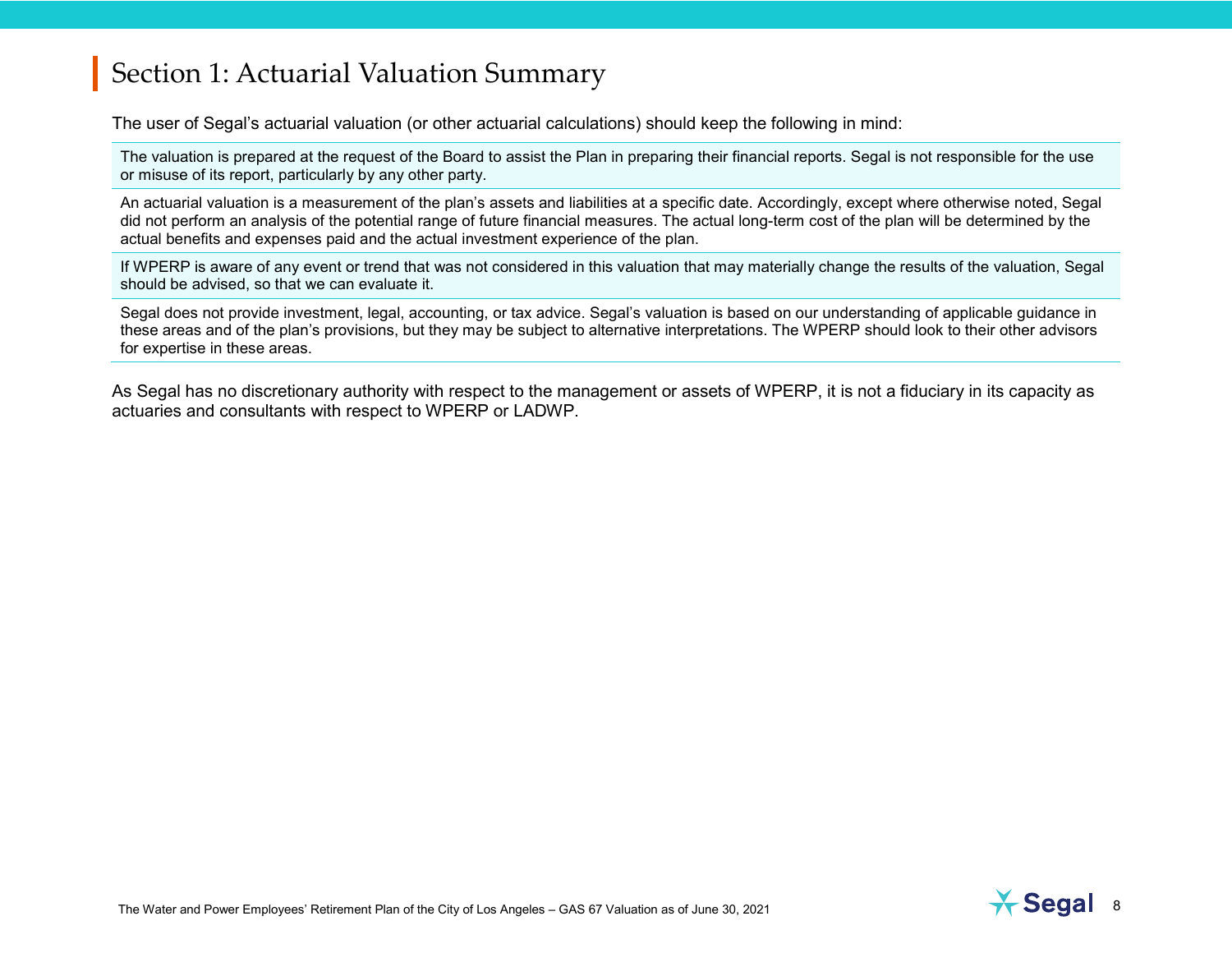#### **General information about the Pension Plan**

#### **Plan Description**

*Plan administration.* The Water and Power Employees' Retirement Plan of the City of Los Angeles (WPERP) was established by the Los Angeles Department of Water and Power in 1938. WPERP is a single employer public employee retirement system whose main function is to provide retirement benefits to employees of the Los Angeles Department of Water and Power.

Under the provisions of the City Charter, the Board of Administration (the "Board") has the responsibility and authority to administer the Plan and to invest its assets. The Board members serve as trustees and must act in the exclusive interest of the Plan's members and beneficiaries. The Board has seven members: one member of the Board of Water and Power Commissioners, the General Manager, the Chief Accounting Employee, three employee members who are elected for three-year terms by active members of the Plan, and one retiree who is appointed by the Board of Water and Power Commissioners for a three-year term.

*Plan membership.* At June 30, 2021, pension plan membership consisted of the following:

| Retired members or beneficiaries currently receiving benefits                      | 9.564  |
|------------------------------------------------------------------------------------|--------|
| Vested terminated members entitled to, but not yet receiving benefits <sup>1</sup> | 1.708  |
| Active members                                                                     | 10,605 |
| Total                                                                              | 21.877 |

<sup>1</sup> Includes terminated members due a refund of member contributions and members receiving PTD benefits.

*Benefits provided.* WPERP provides service retirement, disability, death and survivor benefits to eligible employees. Most employees of the LADWP become members of WPERP effective on the first day of biweekly payroll following employment. Members employed prior to January 1, 2014 are designated as Tier 1 and those hired on or after January 1, 2014 are designated as Tier 2 (unless a specific exemption applies to employee providing a right to Tier 1 status).

Tier 1 members are eligible to retire once they attain the age of 60 with 5 or more years of Department service or at age 55 with 10 or more years of Department service acquired in the last 12 years prior to retirement. A Tier 1 member with 30 years of Department service is eligible to retire regardless of age. Tier 2 members are eligible to retire once they attain the age of 60 with 5 years of continuous Department service with the Plan immediately prior to reaching eligibility or age 60 with 10 or more years of Qualifying service or at any age with 30 years of Qualifying service. For both tiers, combined years of service between WPERP and LACERS is used to determine retirement eligibility and at least 5 years must be actual employment at DWP or City. The one exception is the age 60 with 5 years of continuous Department Service for Tier 2 where only service with DWP can be counted. For both tiers, members receiving Permanent Total Disability benefits may retire regardless of age. For Tier 1, to be eligible for a Formula Pension, the

The Water and Power Employees' Retirement Plan of the City of Los Angeles – GAS 67 Valuation as of June 30, 2021 9

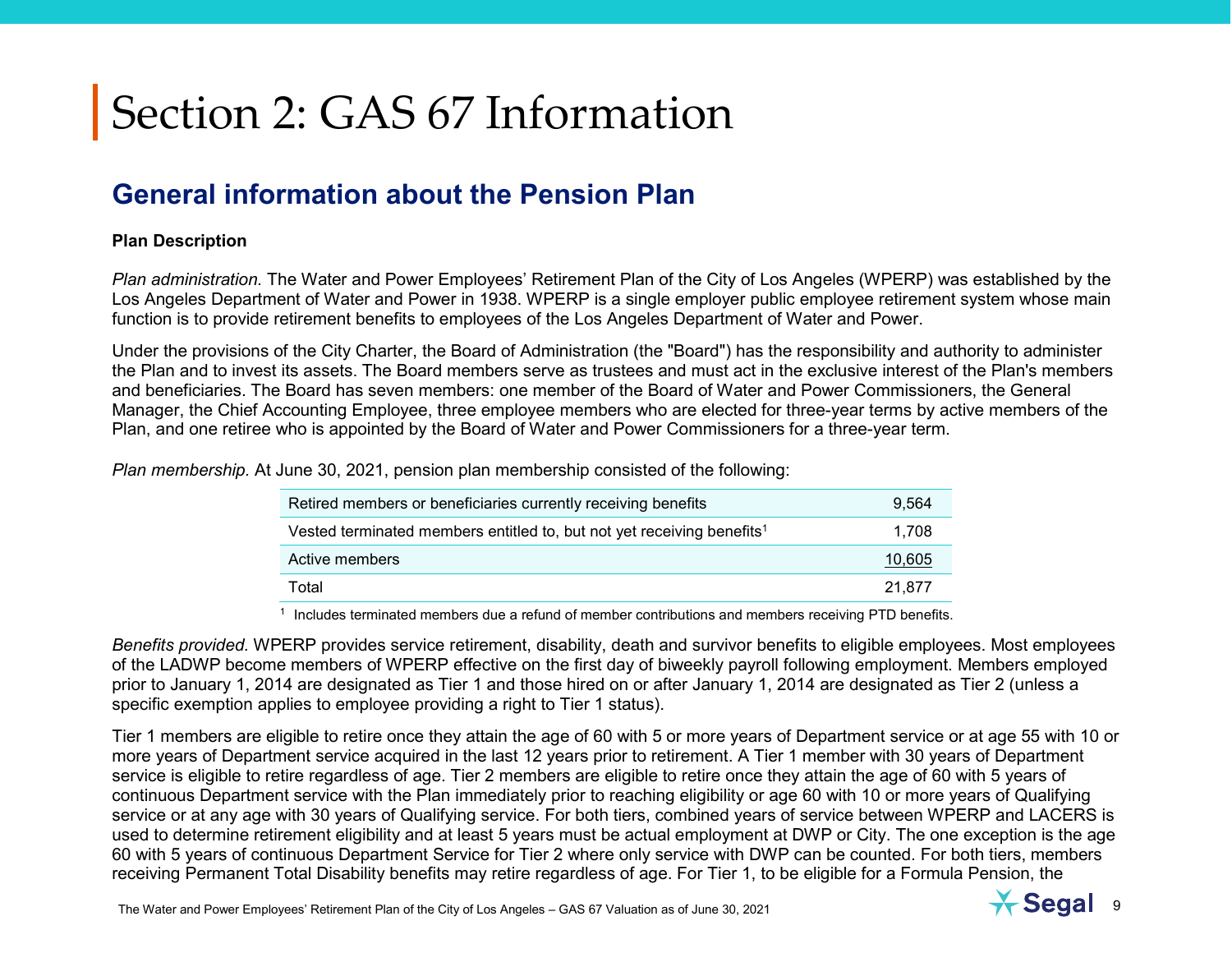employee must have worked or been paid disability four of the last five years immediately preceding eligibility to retire, or while eligible to retire.

The Formula Pension benefit the member will receive is based upon age at retirement, monthly average salary base and years of retirement service credit.

The Tier 1 Formula Pension is equal to 2.1% times years of service credit times monthly average salary base. In addition, members retiring after attaining age 55 with 30 years of service credit, receive an increase in the benefit factor from 2.1% to 2.3%. A reduced early retirement benefit is paid for those members attaining age 55 with 10 years of service or any age (under 55) with 30 years of service. The reduction is 1.5% for each year of retirement age between 60 and 55 and 3.0% for each year of retirement before age 55.

Under Tier 2, there are various benefit factors that apply as shown below:

- 1.5% at age 60 with 5 years of continuous Department Service (or 10 years of Qualifying Service)
- 2.0% at age 60 with 30 years of Qualifying Service
- 2.0% at age 55 with 30 years of Service Credit
- 2.0% at age 63 with 5 years of continuous Department Service (or 10 years of Qualifying Service)
- 2.1% at age 63 with 30 years of Qualifying Service

The reduced early retirement benefits for Tier 2 are the same as Tier 1. These are applied to the age 60 benefit for members (with 2.0% formula) who retire before age 60 with less than 30 years of service credit. Service Credit with the Department and with LACERS is combined for satisfying this requirement.

For Tier 1 members, the maximum monthly retirement allowance is 100% of monthly average salary base. For Tier 2 members, the maximum monthly retirement allowance is 80% of monthly average salary base.

Under Tier 1, pension benefits are calculated based on the highest average salary earned during a 12-month period. Under Tier 2, pension benefits are calculated based on the average salary earned during a 36-month period.

For both tiers, the member may elect the Full Allowance, or choose an optional retirement allowance. The Full Allowance provides the highest monthly benefit and up to a 50% continuance to an eligible surviving spouse or domestic partner. There are five optional retirement allowances the member may choose. Each of the optional retirement allowances requires a reduction in the Full Allowance in order to allow the member the ability to provide various benefits to a surviving spouse, domestic partner, or named beneficiary.

WPERP provides annual cost-of-living adjustments (COLAs) to retirees that are not considered vested retirement. The cost-of-living adjustments are made each July 1 based on the percentage change in the average of the Consumer Price Index for the Los Angeles-Long Beach-Anaheim--All Items For All Urban Consumers. It is capped at 3.0% for Tier 1 and 2.0% for Tier 2. Tier 2 members may purchase additional 1% COLA protection at full actuarial cost.

The Water and Power Employees' Retirement Plan of the City of Los Angeles – GAS 67 Valuation as of June 30, 2021 10

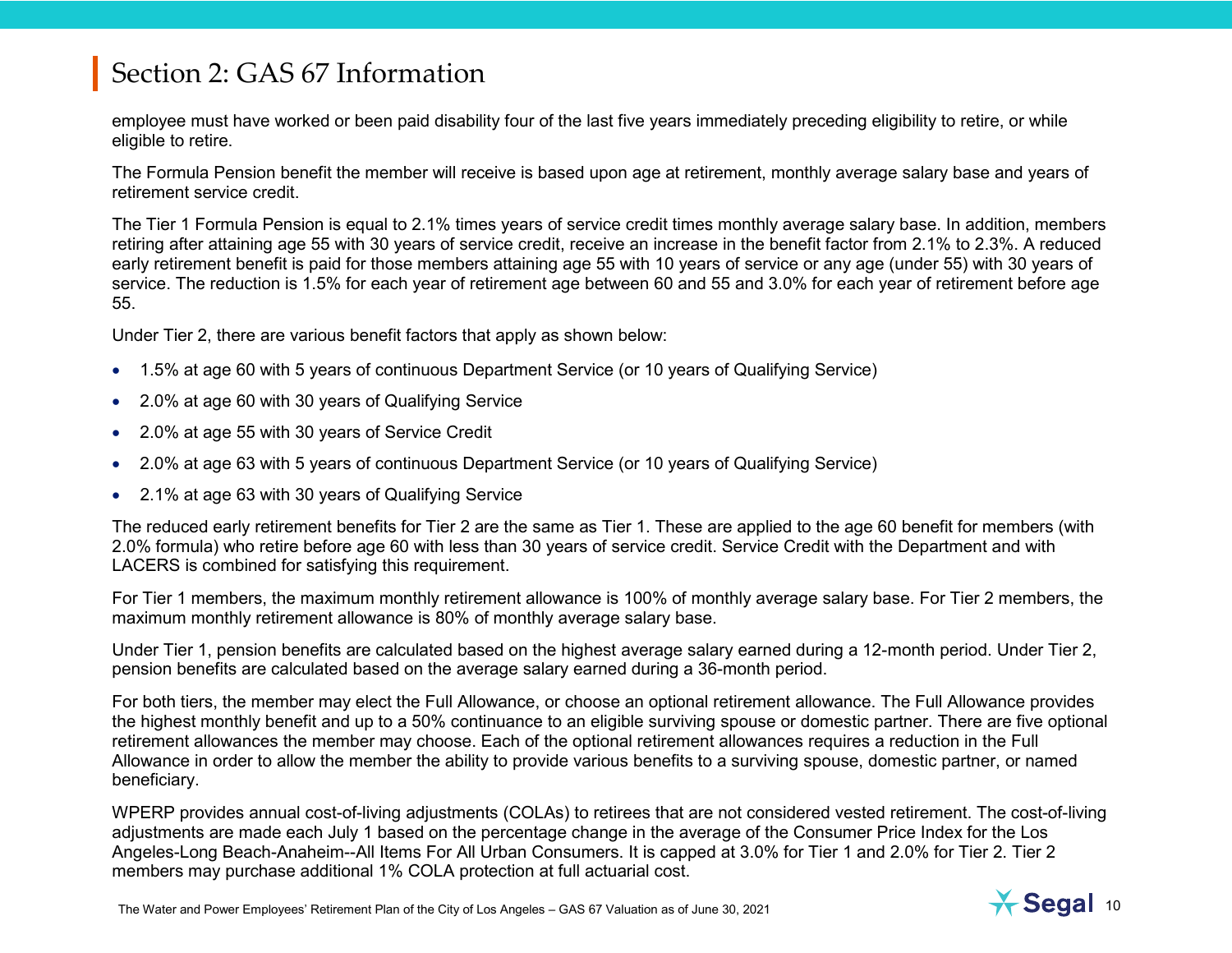The LADWP contributes to the retirement plan based upon actuarially determined contribution rates adopted by the Board of Administration. Employer contribution rates are adopted annually based upon recommendations received from WPERP's actuary after the completion of the annual actuarial valuation. The average employer contribution rate as of June 30, 2021 (based on the July 1, 2020 valuation) was 33.55% of compensation.

All members are required to make contributions to WPERP regardless of the retirement plan or tier in which they are included. The average member contribution rate as of June 30, 2021 (based on the July 1, 2020 valuation) was 7.68% of compensation. Most Tier 1 members contribute at 6% of compensation and all Tier 2 members contribute at 10% of compensation.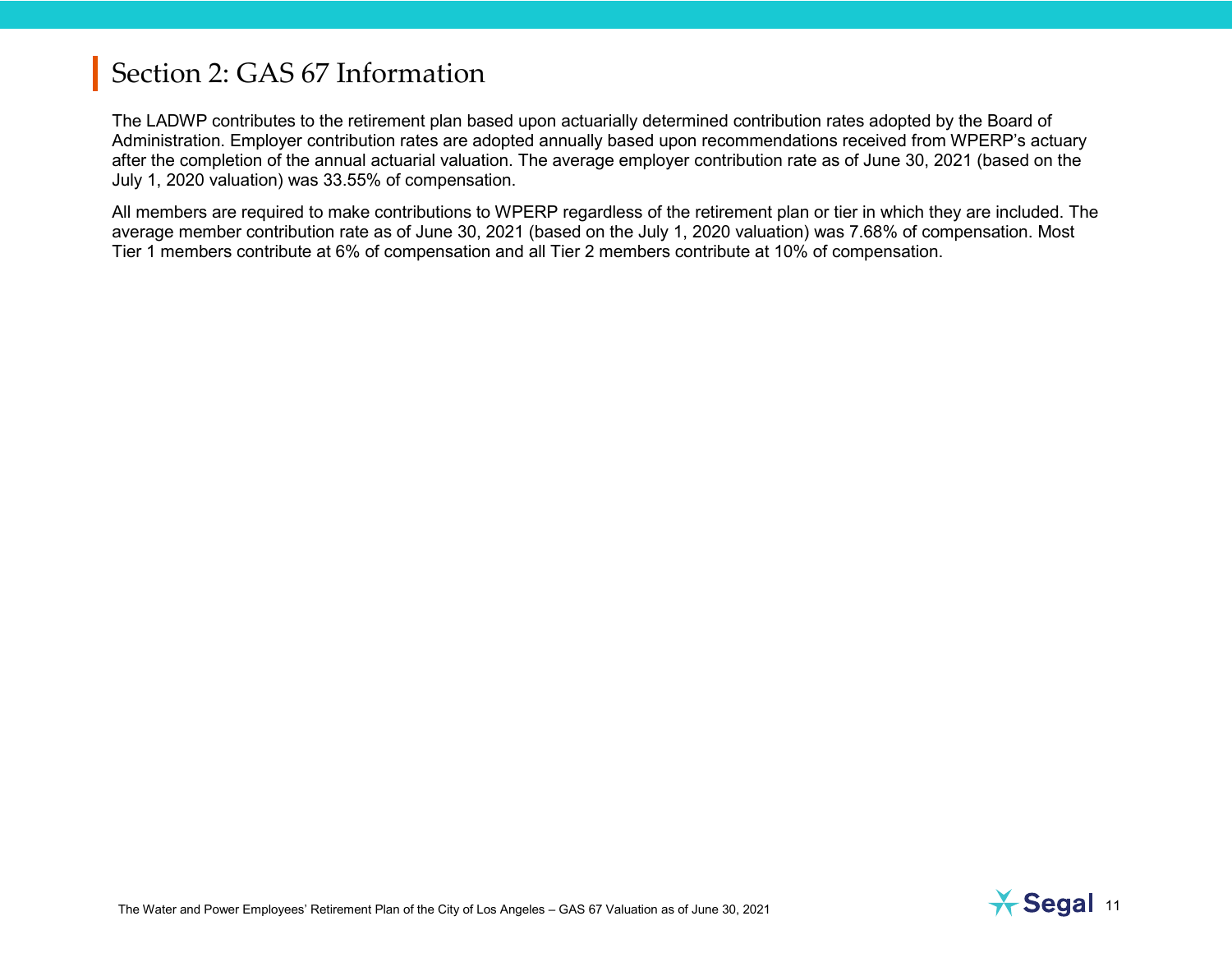### **Net Pension Liability**

| <b>Measurement Date</b>                                                    | June 30, 2021     | June 30, 2020    |
|----------------------------------------------------------------------------|-------------------|------------------|
| <b>Components of the Net Pension Liability</b>                             |                   |                  |
| <b>Total Pension Liability</b>                                             | \$15,008,817,566  | \$14,465,349,538 |
| Plan Fiduciary Net Position                                                | (16,667,463,956)  | (13,353,708,096) |
| <b>Net Pension Liability</b>                                               | \$(1,658,646,390) | \$1,111,641,442  |
| Plan Fiduciary Net Position as a percentage of the Total Pension Liability | 111.05%           | 92.32%           |

The Net Pension Liability (NPL) for the Plan was measured as of June 30, 2021 and 2020. The Plan Fiduciary Net Position (plan assets) and Total Pension Liability (TPL) were valued as of the measurement date and are from actuarial valuations as of July 1, 2021 and 2020, respectively.

*Plan provisions.* The plan provisions used in the measurement of the NPL are the same as those used in the WPERP actuarial valuations as of July 1, 2021 and 2020, respectively.

*Actuarial assumptions.* The TPLs as of June 30, 2021 and June 30, 2020 were determined by actuarial valuations as of July 1, 2021 and July 1, 2020, respectively. The actuarial assumptions used in the June 30, 2021 and June 30, 2020 measurements were based on the results of an experience study for the period from July 1, 2015 through June 30, 2018. They are the same as the assumptions used in the July 1, 2021 and July 1, 2020 funding actuarial valuations for the WPERP. The assumptions used in the funding valuation are outlined on page 17 of this report. In particular, the following assumptions were applied to all periods included in the June 30, 2021 and June 30, 2020 measurements:

| Inflation:                 | 2.75%                                                                                        |
|----------------------------|----------------------------------------------------------------------------------------------|
| <b>Salary increases:</b>   | 4.50% to 10.25%, varying by service, including inflation                                     |
| Investment rate of return: | 7.00%, net of pension plan investment expense, including inflation                           |
| <b>Other assumptions:</b>  | See analysis of actuarial experience during the period July 1, 2015 through<br>June 30, 2018 |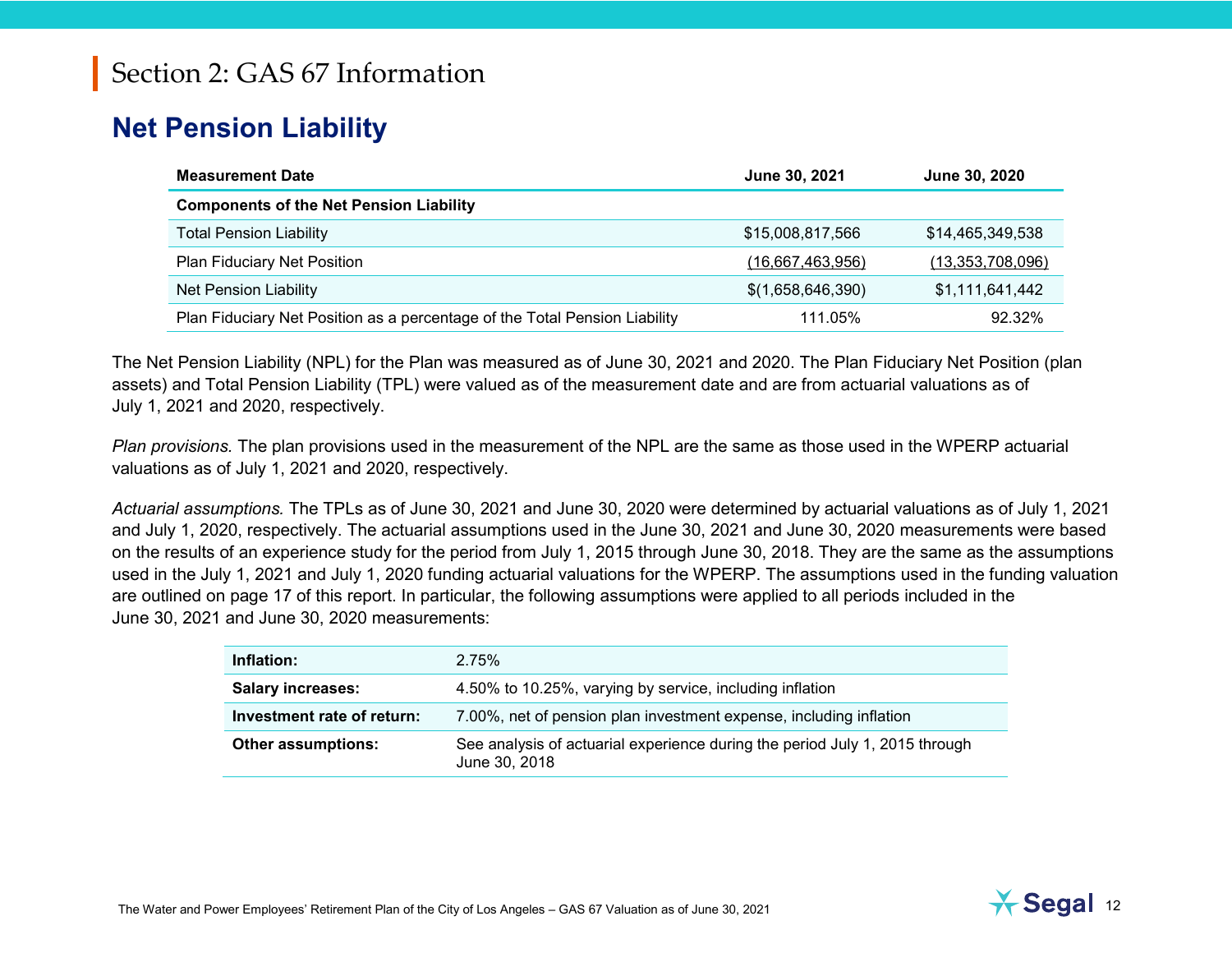#### **Determination of discount rate and investment rates of return**

The long-term expected rate of return on pension plan investments was determined in 2019 using a building-block method in which expected future real rates of return (expected returns, net of inflation) are developed for each major asset class. These returns are combined to produce the long-term expected rate of return by weighting the expected future real rates of return by the target asset allocation percentage, adding expected inflation and subtracting expected investment expenses and a risk margin. The target allocation and projected arithmetic real rates of return for each major asset class, after deducting inflation, but before deducting investment expenses, used in the derivation of the long-term expected investment rate of return assumption as of June 30, 2021 is summarized in the following table. This information will change every three years based on the actuarial experience study.

| <b>Asset Class</b>                       | <b>Target</b><br><b>Allocation</b> | <b>Long-Term Expected</b><br><b>Arithmetic Real</b><br><b>Rate of Return</b> |
|------------------------------------------|------------------------------------|------------------------------------------------------------------------------|
| Large Cap US Equity                      | 22.95%                             | 5.44%                                                                        |
| Small Cap US Equity                      | 1.75%                              | 6.18%                                                                        |
| Developed International Large Cap Equity | 13.06%                             | 6.54%                                                                        |
| Developed International Small Cap Equity | 2.18%                              | 6.64%                                                                        |
| <b>Global Equity</b>                     | 2.90%                              | 6.45%                                                                        |
| <b>Emerging Market Equity</b>            | 5.16%                              | 8.73%                                                                        |
| <b>Real Estate</b>                       | 8.00%                              | 4.60%                                                                        |
| Cash and Equivalents                     | 1.00%                              | 0.25%                                                                        |
| <b>Private Equity</b>                    | 8.00%                              | 9.27%                                                                        |
| <b>Hedge Funds</b>                       | 5.00%                              | 3.53%                                                                        |
| <b>Custom Fixed Income</b>               | 25.00%                             | 1.65%                                                                        |
| <b>Custom Real Return</b>                | 5.00%                              | 2.07%                                                                        |
| Total                                    | $100.00\%$                         |                                                                              |

While not reflected in the above table, we were notified of a new target asset allocation adopted by the Board on December 9, 2020. We have reviewed the investment rate of return assumption based on the new target asset allocation together with recent capital market assumptions and concluded that, as of the June 30, 2021 valuation date, the 7.00% long-term expected rate of return assumption continues to be a reasonable assumption under the actuarial standards of practice.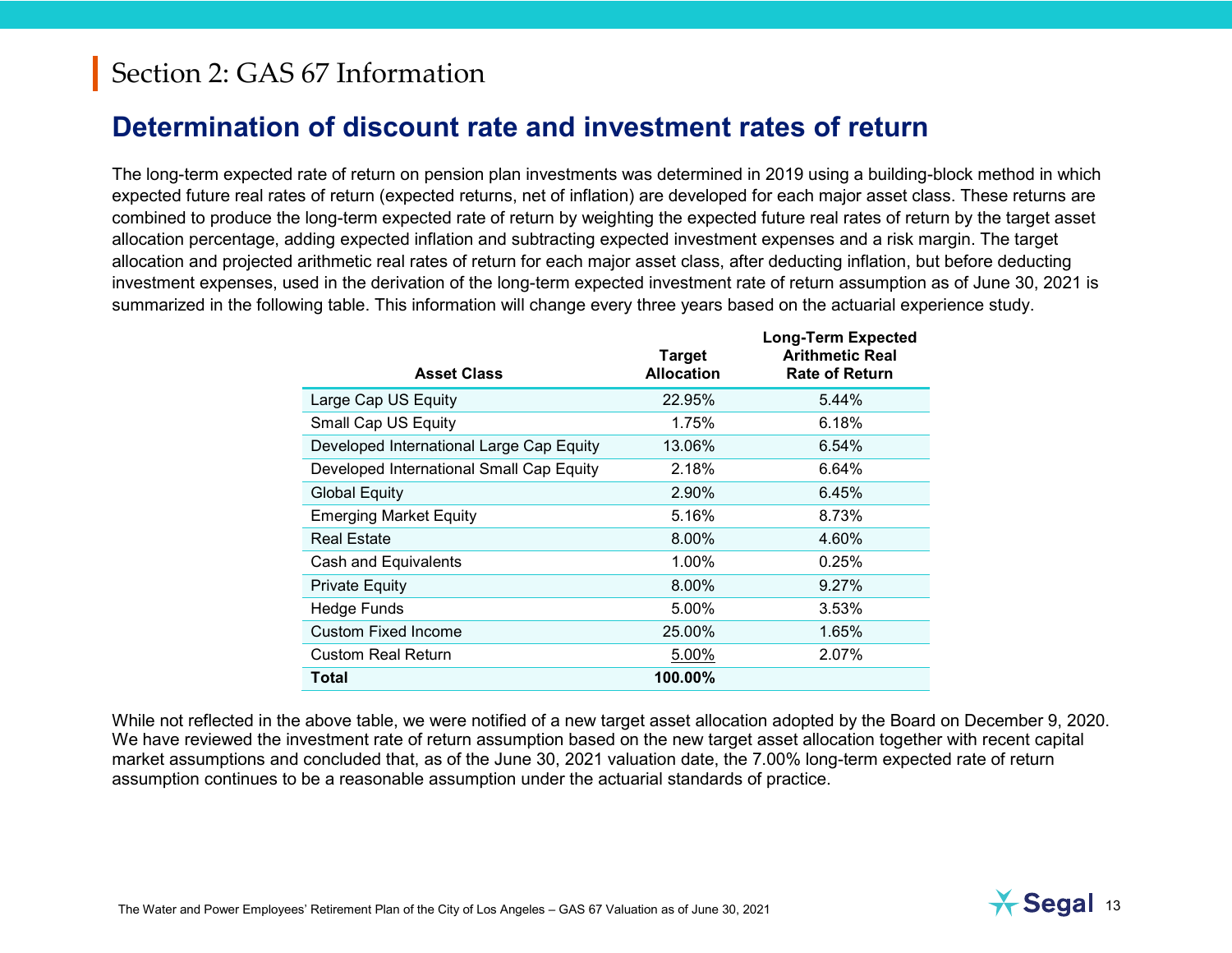*Discount rate:* The discount rate used to measure the TPL was 7.00% as of June 30, 2021 and June 30, 2020, respectively. The projection of cash flows used to determine the discount rate assumed member contributions will be made at the current contribution rates and that employer contributions will be made at rates equal to the required contribution rates. For this purpose, only employee and employer contributions that are intended to fund benefits for current plan members and their beneficiaries are included. Projected employer contributions that are intended to fund the service costs for future plan members and their beneficiaries, as well as projected contributions from future plan members, are not included. Based on those assumptions, the Plan Fiduciary Net Position was projected to be available to make all projected future benefit payments for current plan members. Therefore, the long-term expected rate of return on pension plan investments was applied to all periods of projected benefit payments to determine the TPL as of both June 30, 2021 and June 30, 2020.

#### **Discount rate sensitivity**

*Sensitivity of the Net Pension Liability to changes in the discount rate.* The following presents the NPL of the WPERP as of June 30, 2021, calculated using the discount rate of 7.00%, as well as what the WPERP NPL would be if it were calculated using a discount rate that is 1-percentage-point lower (6.00%) or 1-percentage-point higher (8.00%) than the current rate:

|                                           | Current                          |                                    |                           |
|-------------------------------------------|----------------------------------|------------------------------------|---------------------------|
|                                           | <b>1% Decrease</b><br>$(6.00\%)$ | <b>Discount Rate</b><br>$(7.00\%)$ | 1% Increase<br>$(8.00\%)$ |
| Net Pension Liability as of June 30, 2021 | \$351,692,115                    | \$(1,658,646,390)                  | \$(3,317,709,719)         |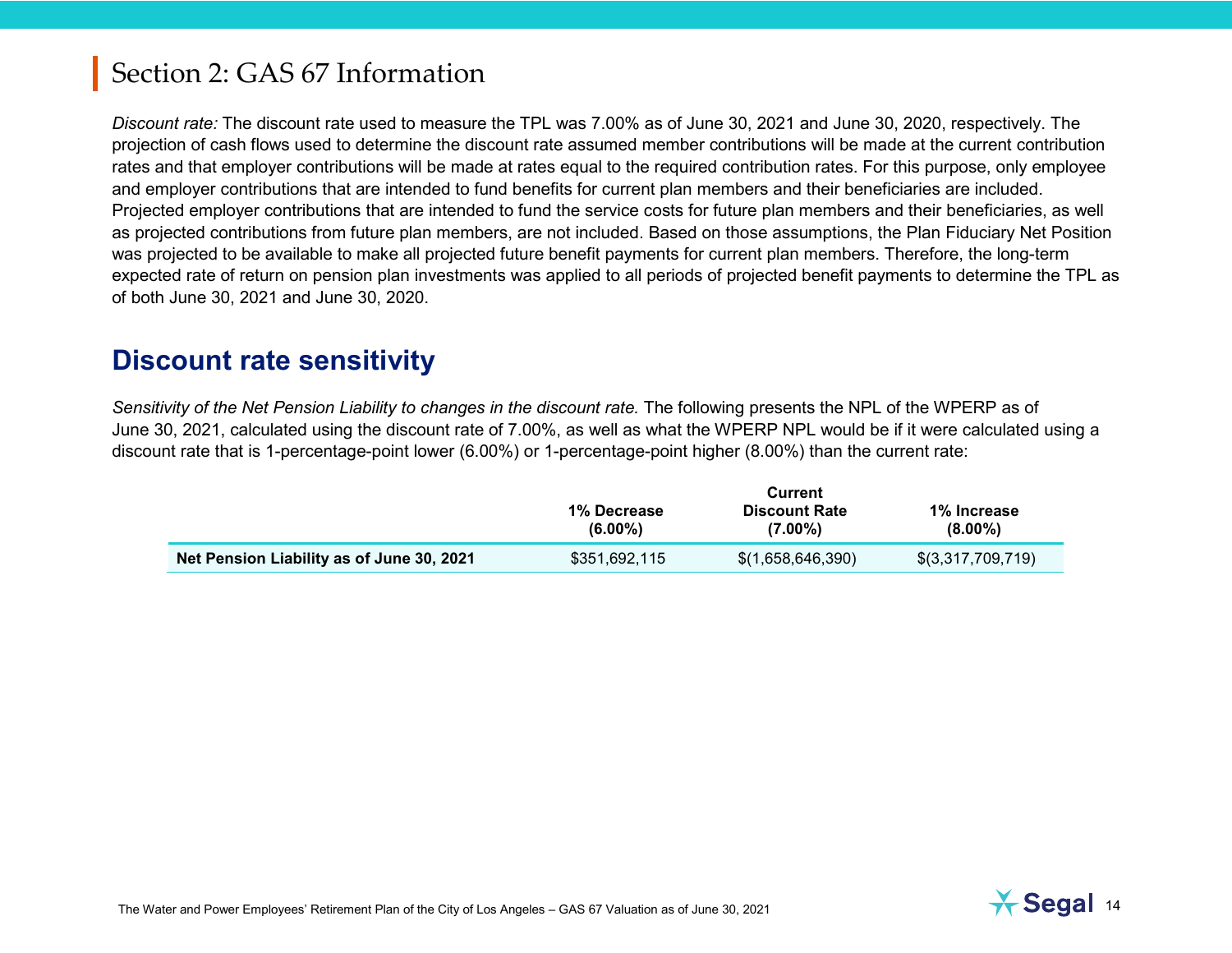#### **Schedule of changes in Net Pension Liability**

| <b>Measurement Date</b>                                                    | June 30, 2021     | June 30, 2020    |
|----------------------------------------------------------------------------|-------------------|------------------|
| <b>Total Pension Liability</b>                                             |                   |                  |
| • Service cost                                                             | \$275,365,595     | \$263,472,814    |
| • Interest                                                                 | 1,008,129,964     | 963,032,210      |
| • Change of benefit terms                                                  | 0                 | 0                |
| • Differences between expected and actual experience                       | (62, 310, 517)    | 62,540,626       |
| • Changes of assumptions                                                   | 0                 | 0                |
| • Benefit payments, including refunds of member contributions              | (677, 717, 014)   | (635, 652, 595)  |
| Net change in Total Pension Liability                                      | \$543,468,028     | \$653,393,055    |
| <b>Total Pension Liability - beginning</b>                                 | 14,465,349,538    | 13,811,956,483   |
| <b>Total Pension Liability - ending</b>                                    | \$15,008,817,566  | \$14,465,349,538 |
| <b>Plan Fiduciary Net Position</b>                                         |                   |                  |
| • Contributions – employer (including those for administrative expenses)   | \$385,071,467     | \$427,655,268    |
| • Contributions - employee                                                 | 122,316,256       | 120,299,327      |
| • Net investment income                                                    | 3,489,200,333     | 459,024,099      |
| • Benefit payments, including refunds of member contributions              | (677, 717, 014)   | (635, 652, 595)  |
| • Administrative expense                                                   | (5, 115, 182)     | (4,705,004)      |
| • Other                                                                    | $\overline{0}$    | $\overline{0}$   |
| Net change in Plan Fiduciary Net Position                                  | \$3,313,755,860   | \$366,621,095    |
| Plan Fiduciary Net Position - beginning                                    | 13,353,708,096    | 12,987,087,001   |
| <b>Plan Fiduciary Net Position - ending</b>                                | \$16,667,463,956  | \$13,353,708,096 |
| <b>Net Pension Liability - ending</b>                                      | \$(1,658,646,390) | \$1,111,641,442  |
| Plan Fiduciary Net Position as a percentage of the Total Pension Liability | 111.05%           | 92.32%           |
| Covered payroll <sup>1</sup>                                               | \$1,121,883,556   | \$1,130,066,141  |
| Net Pension Liability as percentage of covered payroll                     | $-147.84%$        | 98.37%           |

<sup>1</sup> Covered payroll represents payroll on which contributions to the pension plan are based.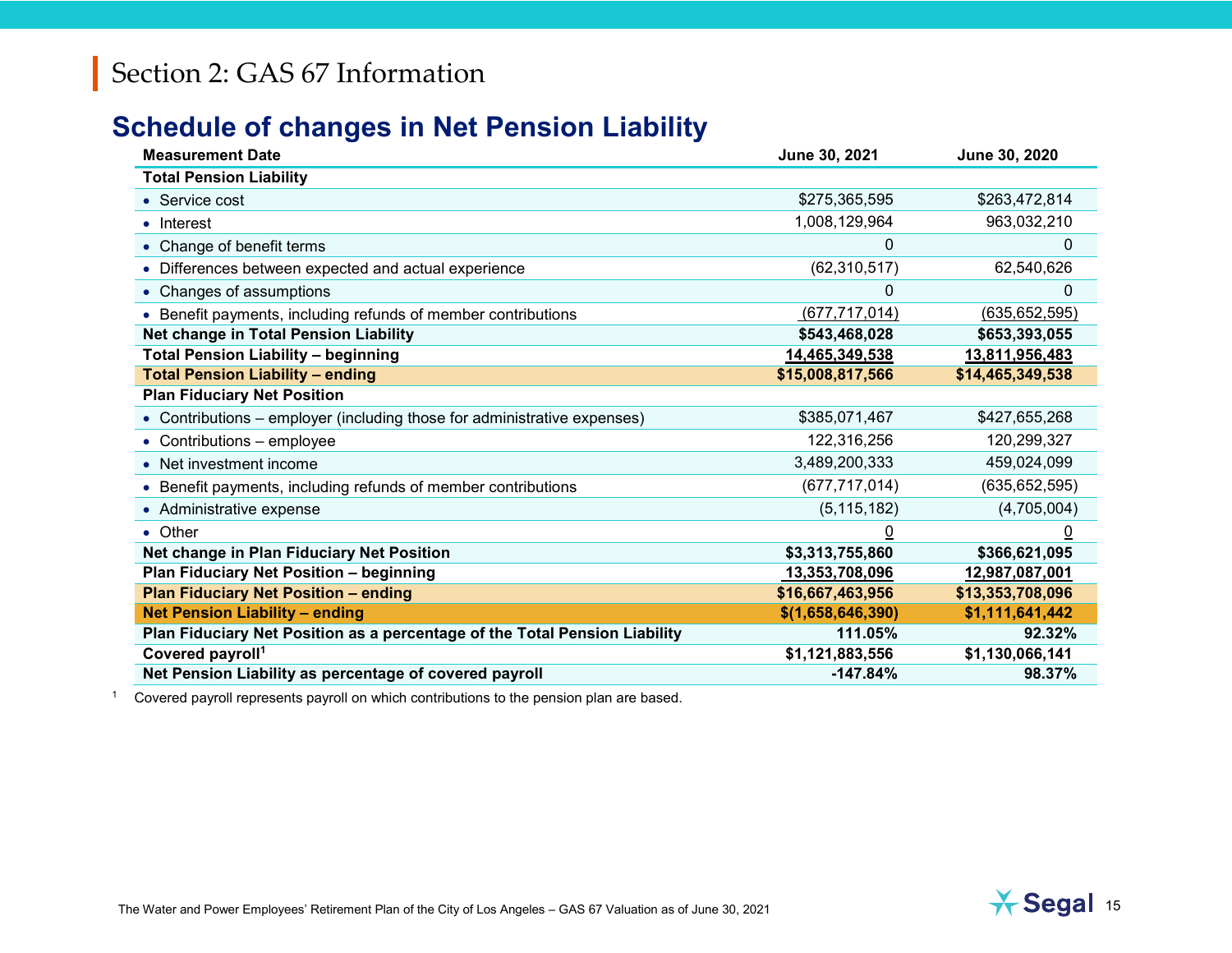#### **Schedule of Employer contributions**

| <b>Year Ended</b><br>June 30 | <b>Actuarially</b><br><b>Determined</b><br>Contributions <sup>1, 2, 3, 4</sup> | <b>Contributions in</b><br><b>Relation to the</b><br><b>Actuarially</b><br><b>Determined</b><br>Contributions <sup>2, 3</sup> | <b>Contribution</b><br>Deficiency /<br>(Excess) | <b>Covered Payroll</b> | <b>Contributions as</b><br>a Percentage of<br><b>Covered Payroll</b> |
|------------------------------|--------------------------------------------------------------------------------|-------------------------------------------------------------------------------------------------------------------------------|-------------------------------------------------|------------------------|----------------------------------------------------------------------|
| 2012                         | \$336,874,865                                                                  | \$321,688,919                                                                                                                 | \$15,185,946                                    | \$805,607,436          | 39.93%                                                               |
| 2013                         | 376,667,610                                                                    | 368,426,348                                                                                                                   | 8,241,262                                       | 817,421,028            | 45.07%                                                               |
| 2014                         | 387,823,989                                                                    | 384,265,892                                                                                                                   | 3,558,097                                       | 819,923,866            | 46.87%                                                               |
| 2015                         | 387,464,759                                                                    | 376,902,022                                                                                                                   | 10,562,737                                      | 839,213,254            | 44.91%                                                               |
| 2016                         | 368,599,924                                                                    | 362,359,894                                                                                                                   | 6,240,030                                       | 861,818,854            | 42.05%                                                               |
| 2017                         | 403,780,319                                                                    | 391,717,359                                                                                                                   | 12,062,960                                      | 892,332,196            | 43.90%                                                               |
| 2018                         | 425,512,236                                                                    | 433,412,569                                                                                                                   | (7,900,333)                                     | 953,635,670            | 45.45%                                                               |
| 2019                         | 408,750,192                                                                    | 410, 165, 124                                                                                                                 | (1,414,932)                                     | 1,028,212,002          | 39.89%                                                               |
| 2020                         | 424,375,428                                                                    | 422,017,394                                                                                                                   | 2,358,034                                       | 1,130,066,141          | 37.34%                                                               |
| 2021                         | 373,374,390                                                                    | 378,990,511                                                                                                                   | (5,616,121)                                     | 1,121,883,556          | 33.78%                                                               |

<sup>1</sup> All "Actuarially Determined Contributions" through June 30, 2014 were determined as the "Annual Required Contribution" under GAS 25 and 27.

**Contributions in** 

<sup>2</sup> Based on actual covered payroll reported by the Retirement Office. For the year ended June 30, 2015, reflects the effect of the phase-in over two years of the contribution rate impact of new actuarial assumptions adopted by the Board effective with the July 1, 2014 valuation. For the year ended June 30, 2017, reflects the effect of the phase-in over two years of the contribution rate impact of new actuarial assumptions adopted by the Board effective with the July 1, 2016 valuation.

 $3$  Excludes employer contributions towards administrative expenses.

<sup>4</sup> Starting in 2019, the actuarially determined contribution is determined by applying the Tier 1 and Tier 2 contribution rates to their respective payroll.

See accompanying notes to this schedule on the next page.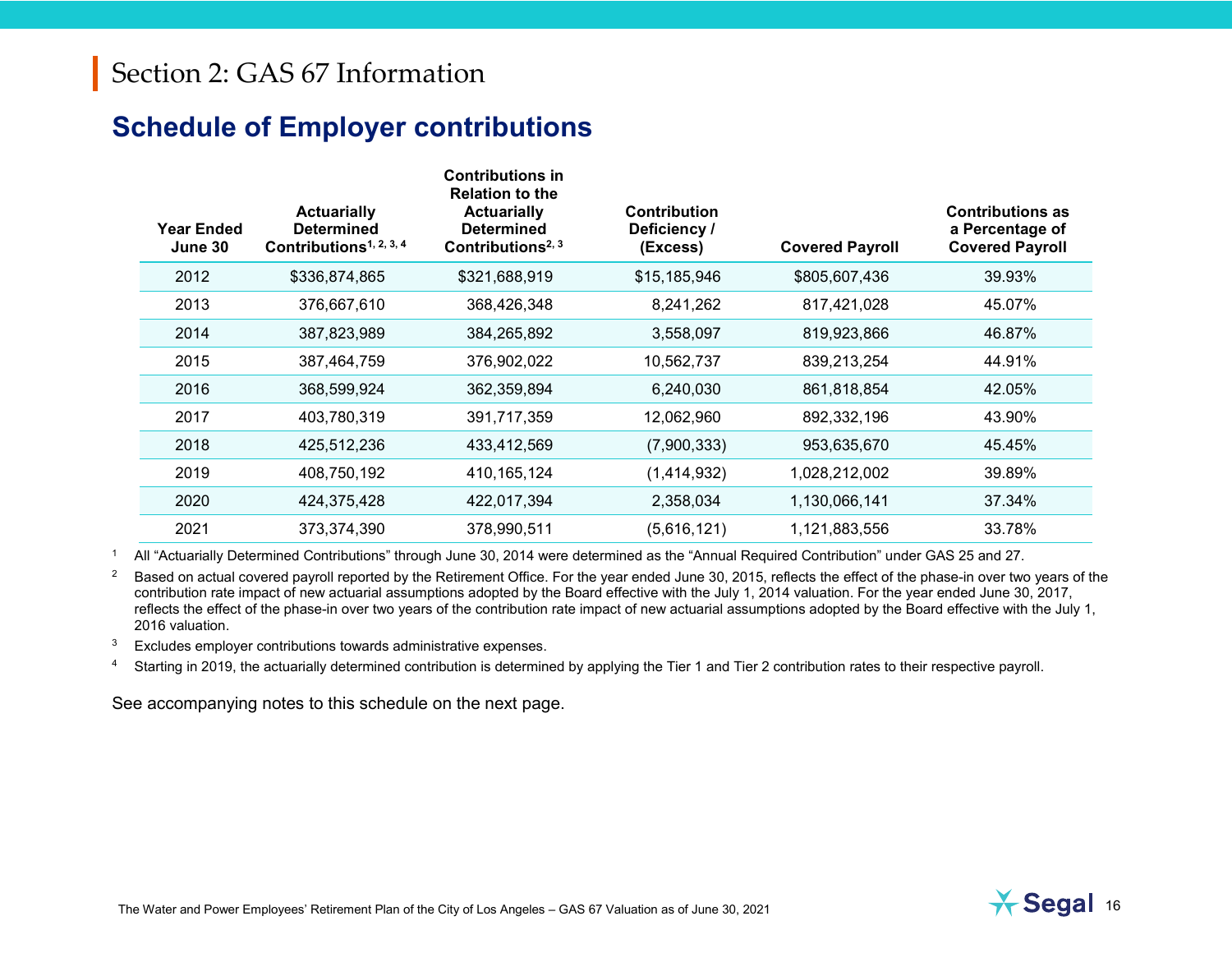#### **Notes to Schedule:**

#### **Methods and assumptions used to establish "actuarially determined contribution" rates:**

| <b>Valuation date:</b>                | Actuarially determined contribution rates are calculated as of June 30, one year prior to the end<br>of the fiscal year in which contributions are reported                                                                                                                                                                                                                                                                                                |
|---------------------------------------|------------------------------------------------------------------------------------------------------------------------------------------------------------------------------------------------------------------------------------------------------------------------------------------------------------------------------------------------------------------------------------------------------------------------------------------------------------|
| <b>Actuarial cost method:</b>         | <b>Entry Age Actuarial Cost Method</b>                                                                                                                                                                                                                                                                                                                                                                                                                     |
| <b>Amortization method:</b>           | Level dollar amortization                                                                                                                                                                                                                                                                                                                                                                                                                                  |
| <b>Remaining amortization period:</b> | The July 1, 2004 Unfunded Actuarial Accrued Liability is amortized over a 15-year period<br>commencing July 1, 2004 (fully amortized as of July 1, 2019). Any subsequent changes in<br>Unfunded Actuarial Accrued Liability are amortized over separate 15-year periods effective<br>with that valuation.                                                                                                                                                  |
| <b>Asset valuation method:</b>        | The market value of assets less unrecognized returns in each of the last five years.<br>Unrecognized return is equal to the difference between the actual market return and the<br>expected return on a market value basis, and is recognized over a five-year period. Prior to the<br>July 1, 2020 valuation, as directed by the Retirement Office, the actuarial valuation of assets<br>may be reduced by an amount classified as non-valuation reserve. |

#### **Actuarial assumptions:**

| <b>Valuation Date:</b>                   | July 1, 2021 Valuation Date                                                                                                | July 1, 2020 Valuation Date                                                                                                |
|------------------------------------------|----------------------------------------------------------------------------------------------------------------------------|----------------------------------------------------------------------------------------------------------------------------|
| Investment rate of return:               | 7.00%, net of investment expenses                                                                                          | 7.00%, net of investment expenses                                                                                          |
| Inflation rate:                          | 2.75%                                                                                                                      | 2.75%                                                                                                                      |
| Real across-the-board salary increase:   | $0.50\%$                                                                                                                   | $0.50\%$                                                                                                                   |
| Projected salary increases: <sup>1</sup> | 4.50% to 10.25%                                                                                                            | 4.50% to 10.25%                                                                                                            |
| Cost of living adjustments:              | 2.75% (actual increases are contingent upon<br>CPI increases with a 3.00% maximum for<br>Tier 1, 2.00% maximum for Tier 2) | 2.75% (actual increases are contingent upon<br>CPI increases with a 3.00% maximum for<br>Tier 1, 2.00% maximum for Tier 2) |
| <b>Other assumptions:</b>                | Same as those used in the July 1, 2021<br>funding actuarial valuation                                                      | Same as those used in the July 1, 2020<br>funding actuarial valuation                                                      |

<sup>1</sup> Includes inflation at 2.75% plus real across-the-board salary increases of 0.50% plus merit and promotion increases as of July 1, 2021 and 2020, respectively.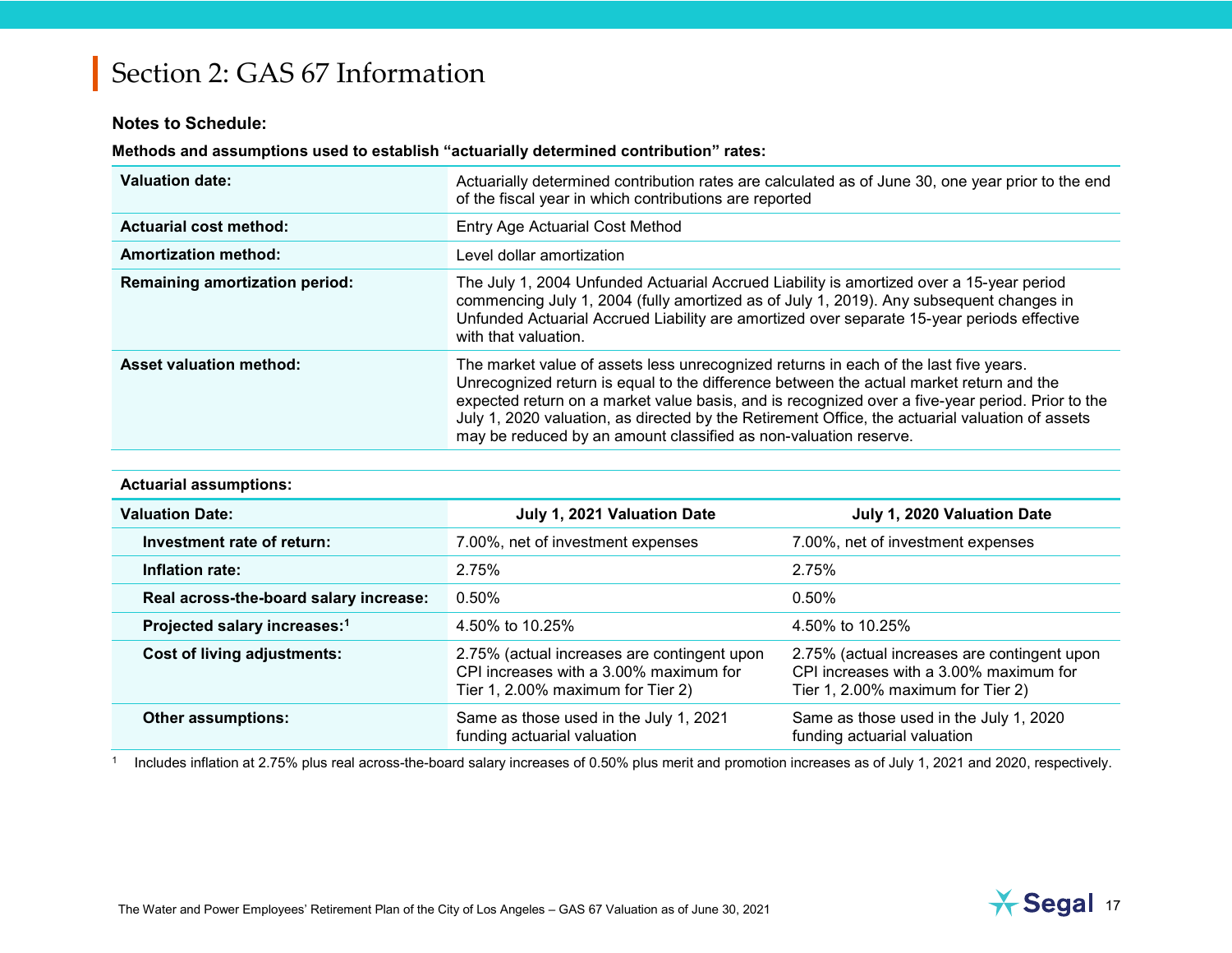#### **Appendix A: Projection of Plan Fiduciary Net Position for use in the Calculation of Discount Rate as of June 30, 2021 (\$ in millions)**

| Year             | <b>Projected Beginning</b><br><b>Plan Fiduciary</b> | Projected<br><b>Total</b> | Projected<br><b>Benefit</b> | Projected<br>Investment | <b>Projected Ending</b><br><b>Plan Fiduciary</b> |
|------------------|-----------------------------------------------------|---------------------------|-----------------------------|-------------------------|--------------------------------------------------|
| <b>Beginning</b> | <b>Net Position</b>                                 | <b>Contributions</b>      | <b>Payments</b>             | <b>Earnings</b>         | <b>Net Position</b>                              |
| July 1,          | (a)                                                 | (b)                       | (c)                         | (d)                     | (e) = (a) + (b) - (c) + (d)                      |
| 2021             | \$16,667                                            | \$401                     | \$753                       | \$1,154                 | \$17,470                                         |
| 2022             | 17,470                                              | 337                       | 790                         | 1,207                   | 18,224                                           |
| 2023             | 18,224                                              | 305                       | 835                         | 1,257                   | 18,951                                           |
| 2024             | 18,951                                              | 202                       | 878                         | 1,303                   | 19,579                                           |
| 2025             | 19,579                                              | 139                       | 919                         | 1,343                   | 20,141                                           |
| 2026             | 20,141                                              | 138                       | 960                         | 1,381                   | 20,701                                           |
| 2027             | 20,701                                              | 138                       | 1,000                       | 1,419                   | 21,258                                           |
| 2028             | 21,258                                              | 137                       | 1,039                       | 1,456                   | 21,813                                           |
| 2029             | 21,813                                              | 136                       | 1,080                       | 1,494                   | 22,363                                           |
| 2030             | 22,363                                              | 134                       | 1,122                       | 1,531                   | 22,905                                           |
| 2046             | 29,190                                              | 74                        | 1,783                       | 1,983                   | 29,464                                           |
| 2047             | 29,464                                              | 67                        | 1,822                       | 2,001                   | 29,711                                           |
| 2048             | 29,711                                              | 60                        | 1,863                       | 2,017                   | 29,925                                           |
| 2049             | 29,925                                              | 53                        | 1,904                       | 2,030                   | 30,103                                           |
| 2050             | 30,103                                              | 45                        | 1,945                       | 2,041                   | 30,244                                           |
| 2095             | 123,434                                             | 0                         | 145                         | 8,635                   | 131,924                                          |
| 2096             | 131,924                                             | 0                         | 119                         | 9,231                   | 141,036                                          |
| 2097             | 141,036                                             | 0                         | 95                          | 9,869                   | 150,810                                          |
| 2098             | 150,810                                             | 0                         | 76                          | 10,554                  | 161,288                                          |
| 2099             | 161,288                                             | 0                         | 59                          | 11,288                  | 172,517                                          |
| 2131             | 1,404,043                                           | 0                         | $0 *$                       | 98,283                  | 1,502,326                                        |
| 2132             | 1,502,326                                           |                           |                             |                         |                                                  |
| 2132             | 823 **<br><b>Discounted Value:</b>                  |                           |                             |                         |                                                  |

\* Less than \$1 million, when rounded.

\*\* \$1,502,326 million when discounted with interest at the rate of 7.00% per annum has a value of \$823 million as of June 30, 2021.

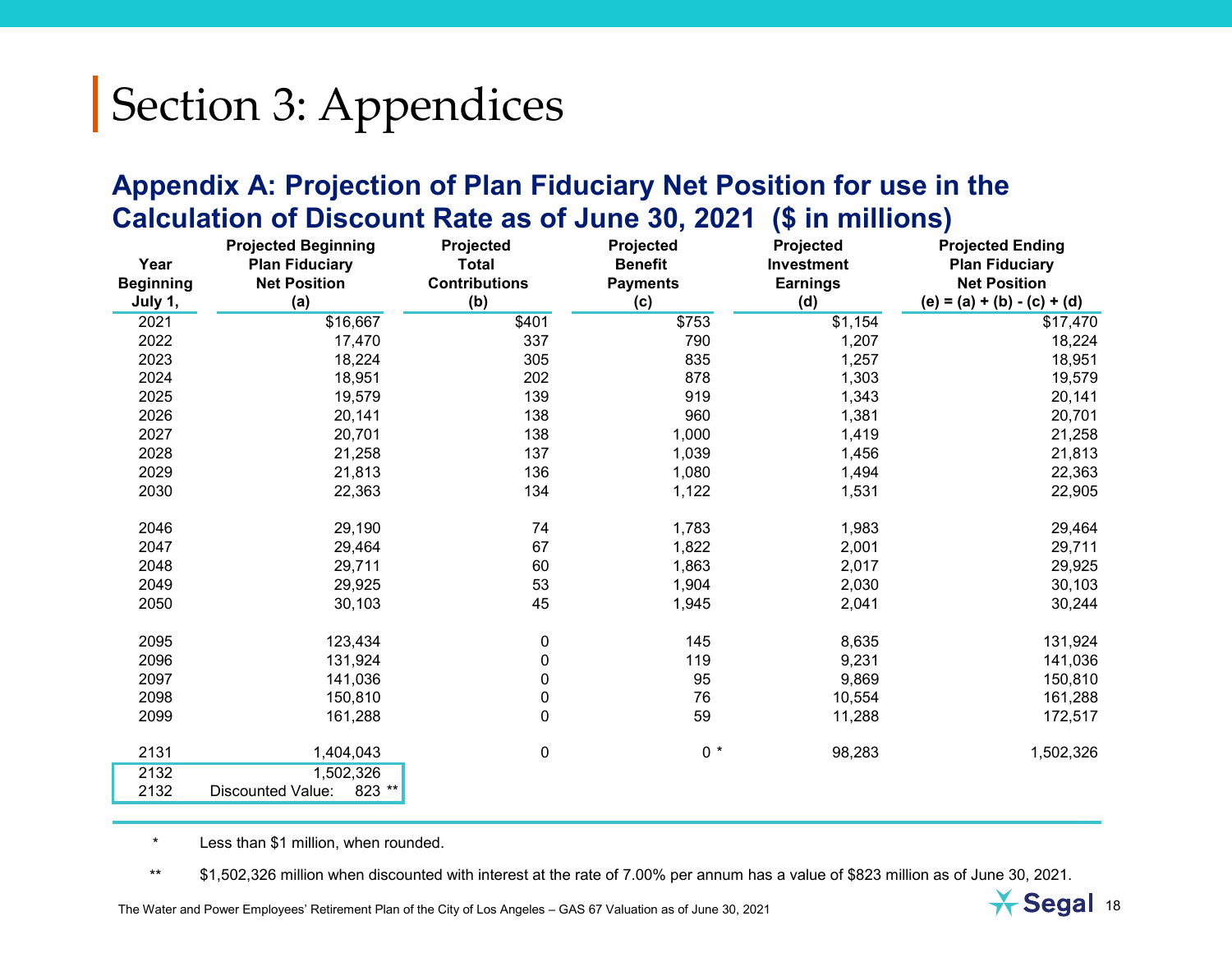#### **Notes:**

- 1. Amounts may not total exactly due to rounding.
- 2. Years 2031-2045, 2051-2094, and 2100-2130 have been omitted from this table.
- 3. Column (a): Except for the "discounted value" shown for 2132, none of the projected beginning Plan Fiduciary Net Position amounts shown have been adjusted for the time value of money.
- 4. Column (b): Projected total contributions include employee and employer Normal Cost contributions based on closed group projections (based on covered active members as of June 30, 2021), plus employer contributions to the Unfunded Actuarial Accrued Liability based on the Plan's funding policy. Contributions are assumed to occur halfway through the year, on average.
- 5. Column (c): Projected benefit payments have been determined in accordance with paragraph 39 of GASB Statement No. 67, and are based on the closed group of active, inactive vested, retired members, and beneficiaries as of June 30, 2021. The projected benefit payments reflect the cost of living increase assumptions used in the June 30, 2021 valuation report. The projected benefit payments are assumed to occur halfway through the year, on average.
- 6. Column (d): Projected investment earnings are based on the assumed investment rate of return of 7.00% per annum.
- 7. Throughout the projection, administrative expenses are not shown as they are expected to be offset by additional employer contributions above those shown in this projection.
- 8. As illustrated in this Appendix, the Plan Fiduciary Net Position was projected to be available to make all projected future benefit payments for current Plan members. In other words, there is no projected "cross-over date" when projected benefits are not covered by projected assets. Therefore, the long-term expected rate of return on Plan investments of 7.00% per annum was applied to all periods of projected benefit payments to determine the Total Pension Liability as of June 30, 2021 shown earlier in this report, pursuant to paragraph 44 of GASB Statement No. 67.
- 9. This projection is based on a model developed by our Actuarial Technology and Systems unit, comprised of both actuaries and programmers. The model allows the client team, under the supervision of the responsible actuary, control over the entry of future expected contribution income, benefit payments and administrative expenses. The projection of fiduciary net position and the discounting of benefits is part of the model.

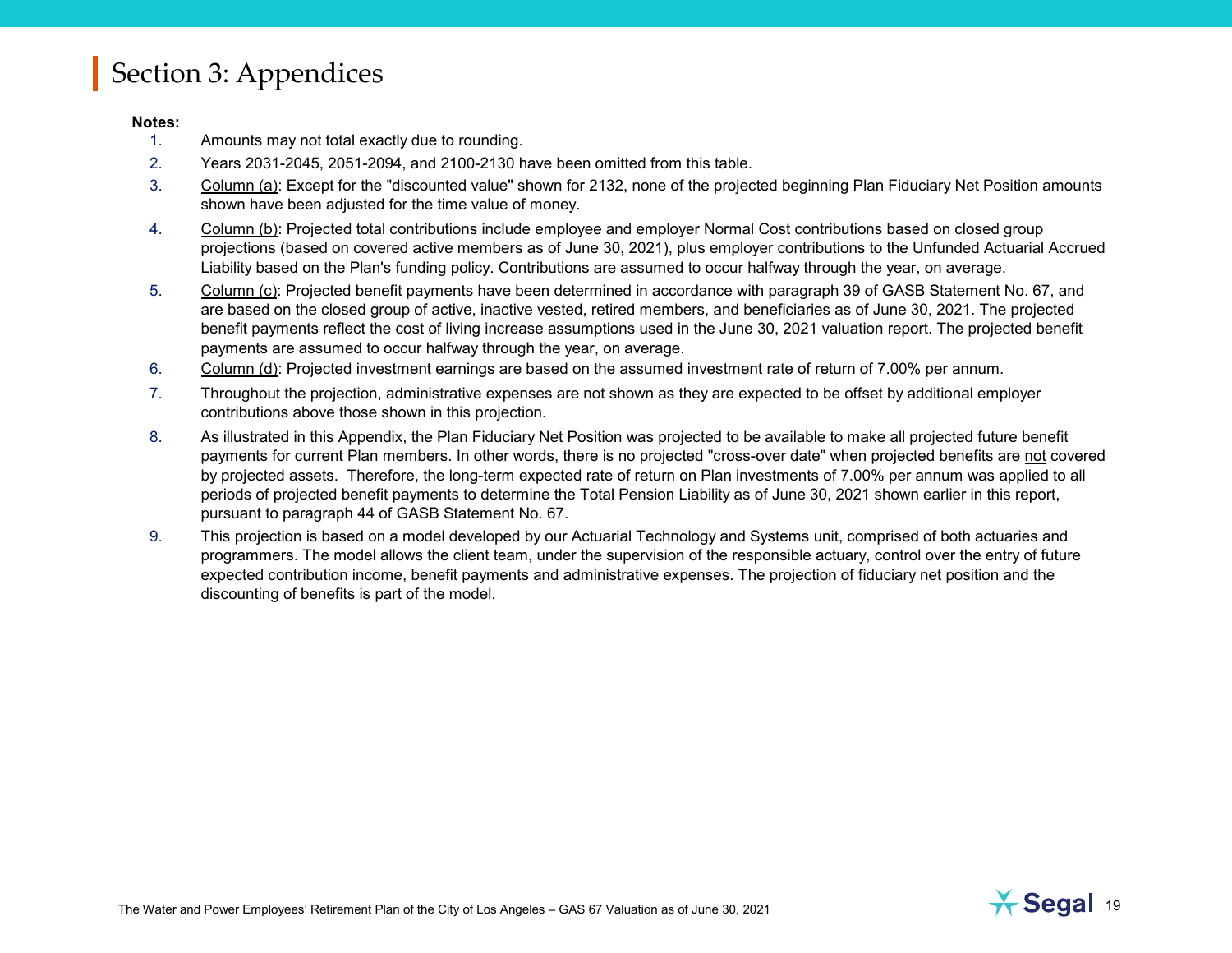#### **Appendix B: Definition of Terms**

Definitions of certain terms as they are used in Statement 67. The terms may have different meanings in other contexts.

| <b>Actuarial Present Value of Projected Benefit</b><br>Payments:                                             | Projected benefit payments discounted to reflect the expected effects of the time value<br>(present value) of money and the probabilities of payment.                                                                                                                                                                                                           |
|--------------------------------------------------------------------------------------------------------------|-----------------------------------------------------------------------------------------------------------------------------------------------------------------------------------------------------------------------------------------------------------------------------------------------------------------------------------------------------------------|
| <b>Actuarial Valuation:</b>                                                                                  | The determination, as of a point in time (the actuarial valuation date), of the service cost,<br>Total Pension Liability, and related actuarial present value of projected benefit payments for<br>pensions performed in conformity with Actuarial Standards of Practice unless otherwise<br>specified by the GASB.                                             |
| <b>Actuarial Valuation Date:</b>                                                                             | The date as of which an actuarial valuation is performed.                                                                                                                                                                                                                                                                                                       |
| <b>Actuarially Determined Contribution:</b>                                                                  | A target or recommended contribution to a defined benefit pension plan for the reporting<br>period, determined in conformity with Actuarial Standards of Practice based on the most<br>recent measurement available when the contribution for the reporting period was adopted.                                                                                 |
| Ad Hoc Cost-of-Living Adjustments (Ad Hoc<br>COLAs):                                                         | Cost-of-living adjustments that require a decision to grant by the authority responsible for<br>making such decisions.                                                                                                                                                                                                                                          |
| Ad Hoc Postemployment Benefit Changes:                                                                       | Postemployment benefit changes that require a decision to grant by the authority responsible<br>for making such decisions.                                                                                                                                                                                                                                      |
| <b>Automatic Cost-of-Living Adjustments</b><br>(Automatic COLAs):                                            | Cost-of-living adjustments that occur without a requirement for a decision to grant by a<br>responsible authority, including those for which the amounts are determined by reference to a<br>specified experience factor (such as the earnings experience of the pension plan) or to<br>another variable (such as an increase in the consumer price index).     |
| <b>Automatic Postemployment Benefit Changes:</b>                                                             | Postemployment benefit changes that occur without a requirement for a decision to grant by<br>a responsible authority, including those for which the amounts are determined by reference to<br>a specified experience factor (such as the earnings experience of the pension plan) or to<br>another variable (such as an increase in the consumer price index). |
| <b>Cost-of-Living Adjustments:</b>                                                                           | Postemployment benefit changes intended to adjust benefit payments for the effects of<br>inflation.                                                                                                                                                                                                                                                             |
| <b>Cost-Sharing Multiple-Employer Defined</b><br><b>Benefit Pension Plan (Cost-Sharing Pension</b><br>Plan): | A multiple-employer defined benefit pension plan in which the pension obligations to the<br>employees of more than one employer are pooled and pension plan assets can be used to<br>pay the benefits of the employees of any employer that provides pensions through the<br>pension plan.                                                                      |
| <b>Covered Payroll:</b>                                                                                      | Payroll on which contributions to the pension plan are based.                                                                                                                                                                                                                                                                                                   |
| <b>Defined Benefit Pension Plans:</b>                                                                        | Pension plans that are used to provide defined benefit pensions.                                                                                                                                                                                                                                                                                                |

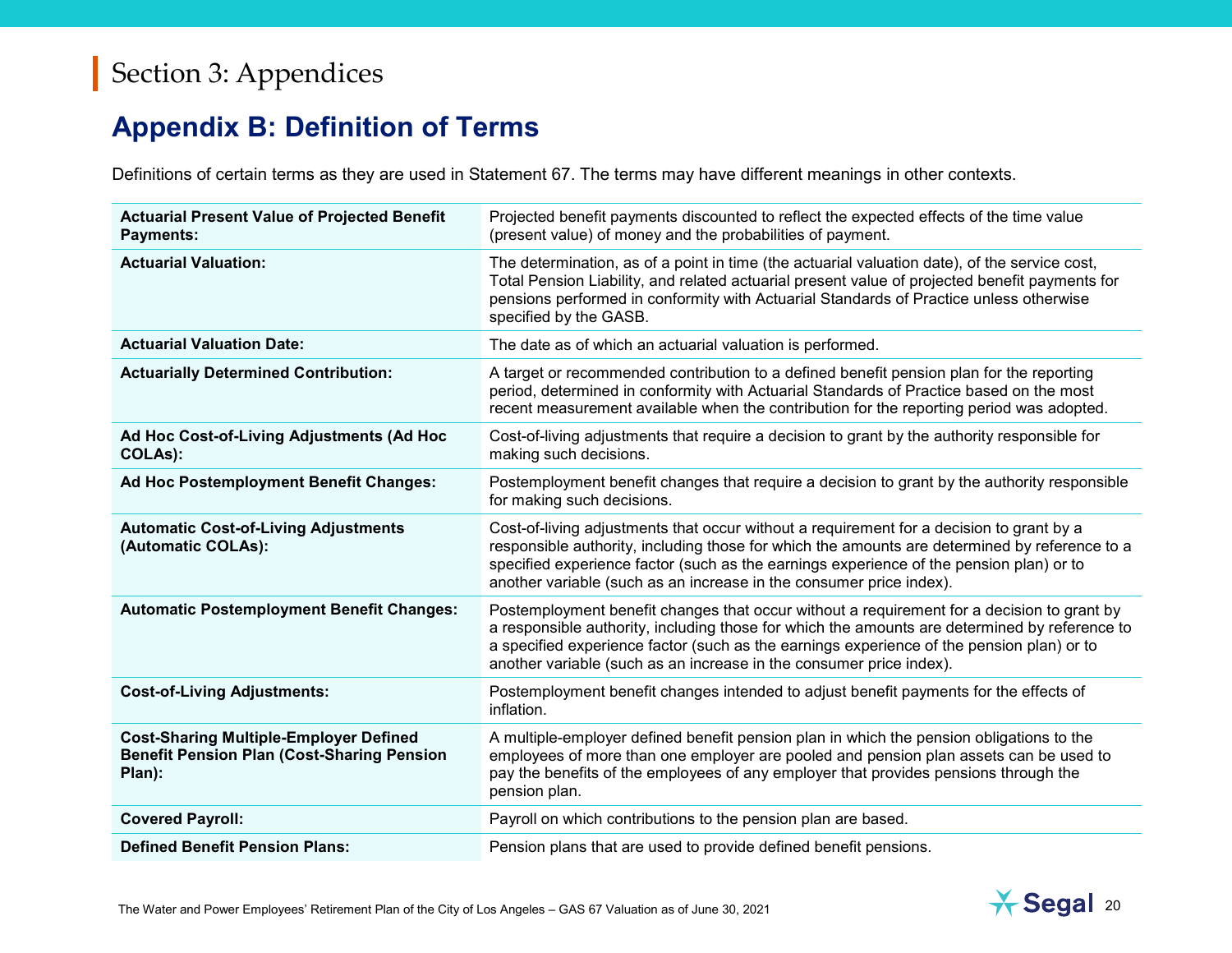| <b>Defined Benefit Pensions:</b>                          | Pensions for which the income or other benefits that the employee will receive at or after<br>separation from employment are defined by the benefit terms. The pensions may be stated<br>as a specified dollar amount or as an amount that is calculated based on one or more factors<br>such as age, years of service, and compensation. (A pension that does not meet the criteria<br>of a defined contribution pension is classified as a defined benefit pension for purposes of<br>Statement 67.)                                                                                                                                                                                                                                                                                                                                                                                  |
|-----------------------------------------------------------|-----------------------------------------------------------------------------------------------------------------------------------------------------------------------------------------------------------------------------------------------------------------------------------------------------------------------------------------------------------------------------------------------------------------------------------------------------------------------------------------------------------------------------------------------------------------------------------------------------------------------------------------------------------------------------------------------------------------------------------------------------------------------------------------------------------------------------------------------------------------------------------------|
| <b>Defined Contribution Pension Plans:</b>                | Pension plans that are used to provide defined contribution pensions.                                                                                                                                                                                                                                                                                                                                                                                                                                                                                                                                                                                                                                                                                                                                                                                                                   |
| <b>Defined Contribution Pensions:</b>                     | Pensions having terms that (1) provide an individual account for each employee; (2) define<br>the contributions that an employer is required to make (or the credits that it is required to<br>provide) to an active employee's account for periods in which that employee renders service;<br>and (3) provide that the pensions an employee will receive will depend only on the<br>contributions (or credits) to the employee's account, actual earnings on investments of those<br>contributions (or credits), and the effects of forfeitures of contributions (or credits) made for<br>other employees, as well as pension plan administrative costs, that are allocated to the<br>employee's account.                                                                                                                                                                              |
| <b>Discount Rate:</b>                                     | The single rate of return that, when applied to all projected benefit payments, results in an<br>actuarial present value of projected benefit payments equal to the total of the following:<br>1. The actuarial present value of benefit payments projected to be made in future periods in<br>which (a) the amount of the pension Plan Fiduciary Net Position is projected (under the<br>requirements of Statement 67) to be greater than the benefit payments that are projected to<br>be made in that period and (b) pension plan assets up to that point are expected to be<br>invested using a strategy to achieve the long-term expected rate of return, calculated using<br>the long-term expected rate of return on pension plan investments.<br>2. The actuarial present value of projected benefit payments not included in (1), calculated<br>using the municipal bond rate. |
| <b>Entry Age Actuarial Cost Method:</b>                   | A method under which the actuarial present value of the projected benefits of each individual<br>included in an actuarial valuation is allocated on a level basis over the earnings or service of<br>the individual between entry age and assumed exit age(s). The portion of this actuarial<br>present value allocated to a valuation year is called the normal cost. The portion of this<br>actuarial present value not provided for at a valuation date by the actuarial present value of<br>future normal costs is called the actuarial accrued liability.                                                                                                                                                                                                                                                                                                                          |
| <b>Inactive Employees:</b>                                | Terminated individuals that have accumulated benefits but are not yet receiving them, and<br>retirees or their beneficiaries currently receiving benefits.                                                                                                                                                                                                                                                                                                                                                                                                                                                                                                                                                                                                                                                                                                                              |
| <b>Multiple-Employer Defined Benefit Pension</b><br>Plan: | A defined benefit pension plan that is used to provide pensions to the employees of more<br>than one employer.                                                                                                                                                                                                                                                                                                                                                                                                                                                                                                                                                                                                                                                                                                                                                                          |
| <b>Net Pension Liability (NPL):</b>                       | The liability of employers and non-employer contributing entities to employees for benefits<br>provided through a defined benefit pension plan.                                                                                                                                                                                                                                                                                                                                                                                                                                                                                                                                                                                                                                                                                                                                         |